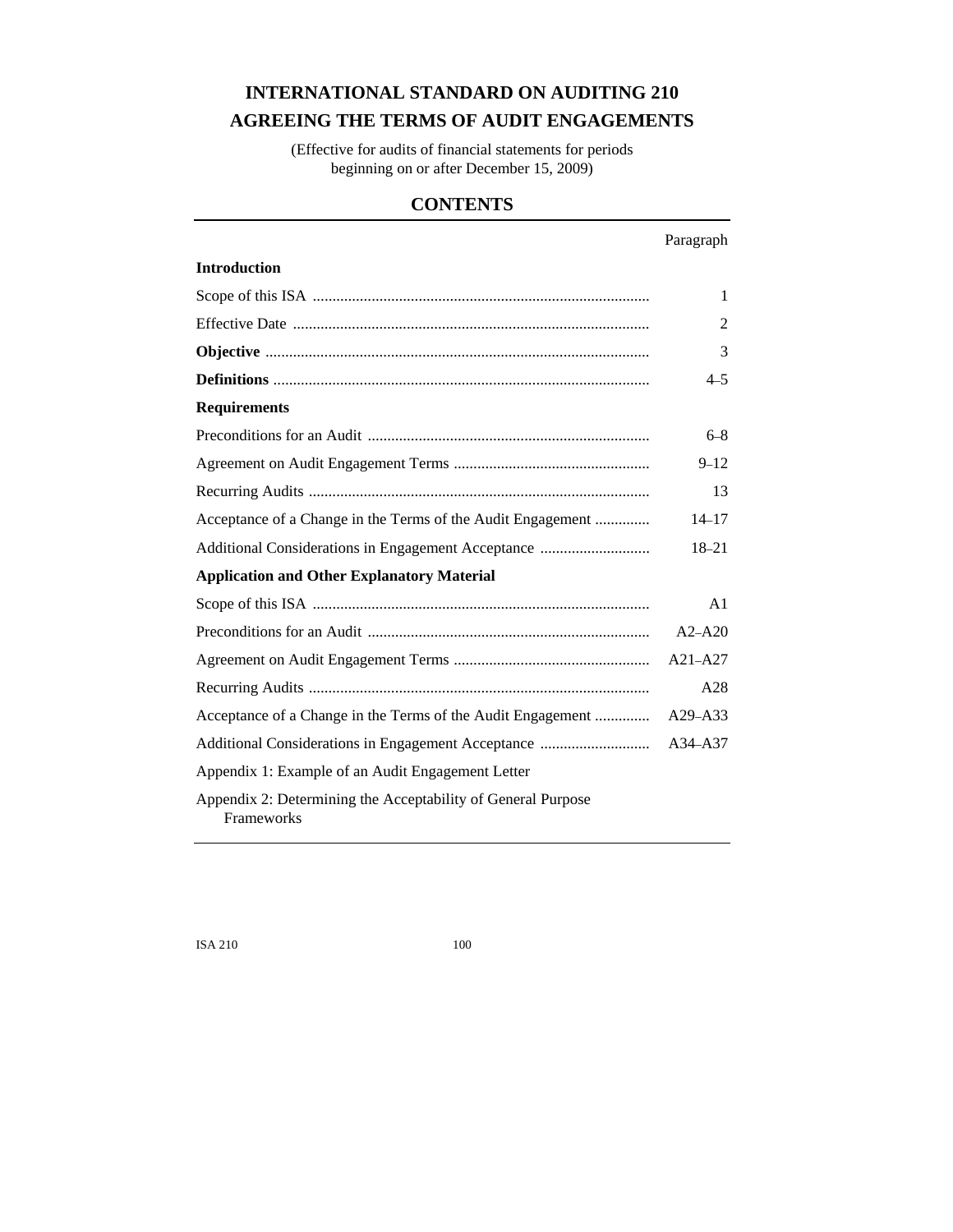International Standard on Auditing (ISA) 210, "Agreeing the Terms of Audit Engagements" should be read in conjunction with ISA 200 "Overall Objectives of the Independent Auditor and the Conduct of an Audit in Accordance with International Standards on Auditing."

# **AUDITING** AUDITING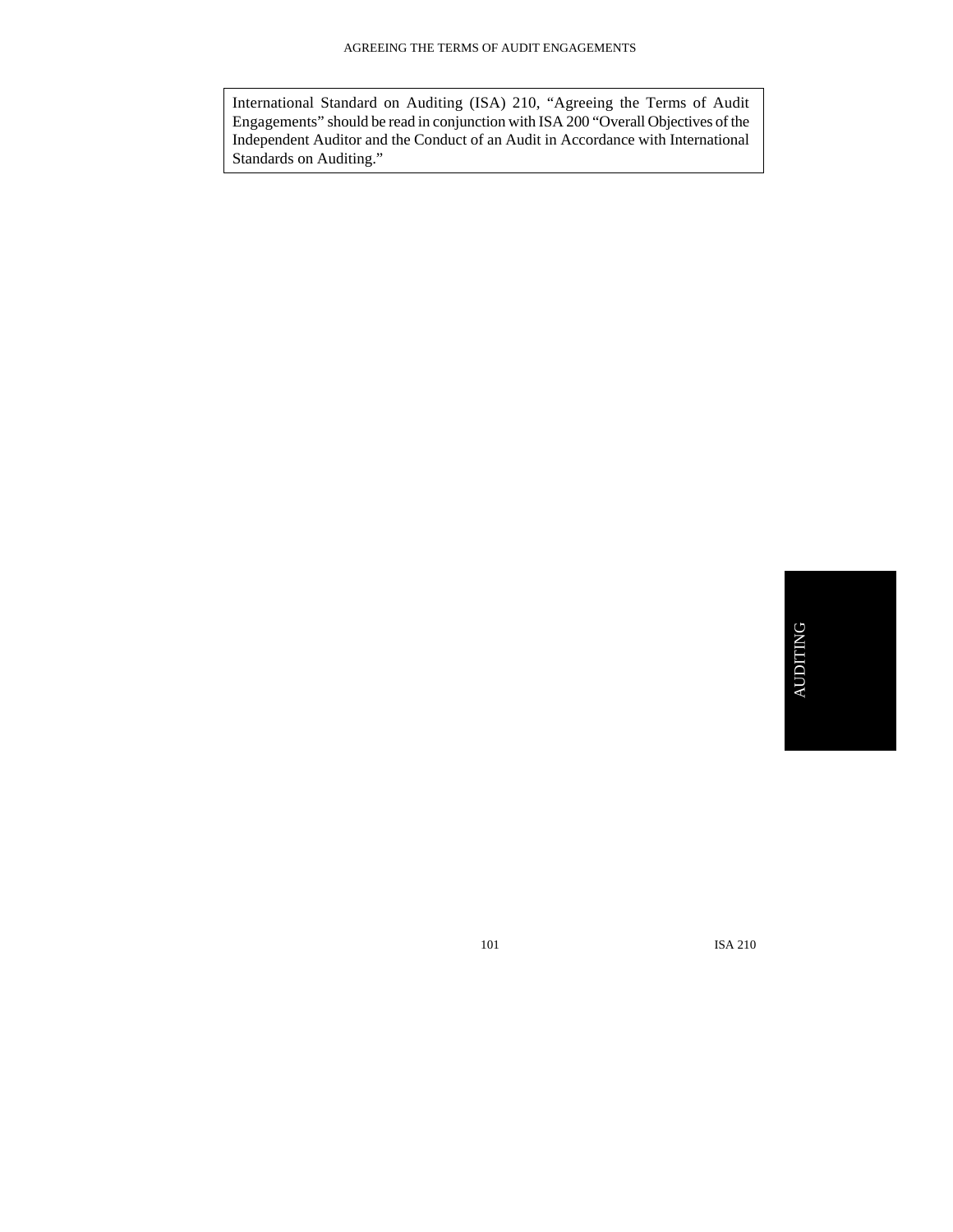# **Introduction**

### **Scope of this ISA**

1. This International Standard on Auditing (ISA) deals with the auditor's responsibilities in agreeing the terms of the audit engagement with management and, where appropriate, those charged with governance. This includes establishing that certain preconditions for an audit, responsibility for which rests with management and, where appropriate, those charged with governance, are present. ISA  $220<sup>1</sup>$  deals with those aspects of engagement acceptance that are within the control of the auditor. (Ref: Para. A1)

#### **Effective Date**

2. This ISA is effective for audits of financial statements for periods beginning on or after December 15, 2009.

# **Objective**

- 3. The objective of the auditor is to accept or continue an audit engagement only when the basis upon which it is to be performed has been agreed, through:
	- (a) Establishing whether the preconditions for an audit are present; and
	- (b) Confirming that there is a common understanding between the auditor and management and, where appropriate, those charged with governance of the terms of the audit engagement.

# **Definitions**

4. For purposes of the ISAs, the following term has the meaning attributed below:

Preconditions for an audit – The use by management of an acceptable financial reporting framework in the preparation of the financial statements and the agreement of management and, where appropriate, those charged with governance to the premise<sup>2</sup> on which an audit is conducted.

5. For the purposes of this ISA, references to "management" should be read hereafter as "management and, where appropriate, those charged with governance."

# **Requirements**

#### **Preconditions for an Audit**

6. In order to establish whether the preconditions for an audit are present, the auditor shall:

 $\,1$ <sup>1</sup> ISA 220, "Quality Control for an Audit of Financial Statements."

<sup>&</sup>lt;sup>2</sup> ISA 200, "Overall Objectives of the Independent Auditor and the Conduct of an Audit in Accordance with International Standards on Auditing," paragraph 13.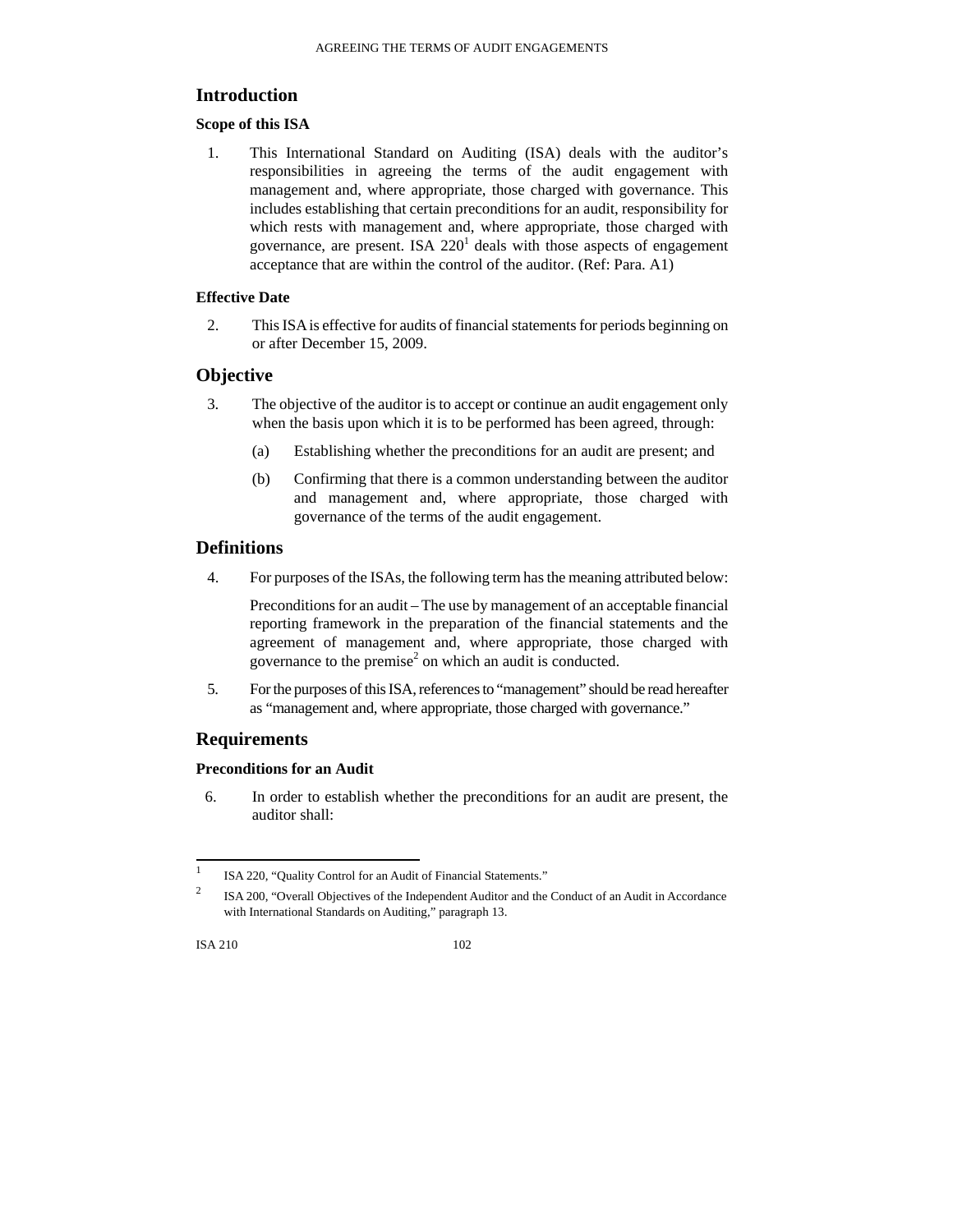- (a) Determine whether the financial reporting framework to be applied in the preparation of the financial statements is acceptable; and (Ref: Para. A2–A10)
- (b) Obtain the agreement of management that it acknowledges and understands its responsibility: (Ref: Para. A11–A14, A20)
	- (i) For the preparation of the financial statements in accordance with the applicable financial reporting framework, including where relevant their fair presentation; (Ref: Para. A15)
	- (ii) For such internal control as management determines is necessary to enable the preparation of financial statements that are free from material misstatement, whether due to fraud or error; and (Ref: Para. A16–A19)
	- (iii) To provide the auditor with:
		- a. Access to all information of which management is aware that is relevant to the preparation of the financial statements such as records, documentation and other matters;
		- b. Additional information that the auditor may request from management for the purpose of the audit; and
		- c. Unrestricted access to persons within the entity from whom the auditor determines it necessary to obtain audit evidence.

#### *Limitation on Scope Prior to Audit Engagement Acceptance*

7. If management or those charged with governance impose a limitation on the scope of the auditor's work in the terms of a proposed audit engagement such that the auditor believes the limitation will result in the auditor disclaiming an opinion on the financial statements, the auditor shall not accept such a limited engagement as an audit engagement, unless required by law or regulation to do so.

#### *Other Factors Affecting Audit Engagement Acceptance*

- 8. If the preconditions for an audit are not present, the auditor shall discuss the matter with management. Unless required by law or regulation to do so, the auditor shall not accept the proposed audit engagement:
	- (a) If the auditor has determined that the financial reporting framework to be applied in the preparation of the financial statements is unacceptable, except as provided in paragraph 19; or
	- (b) If the agreement referred to in paragraph 6(b) has not been obtained.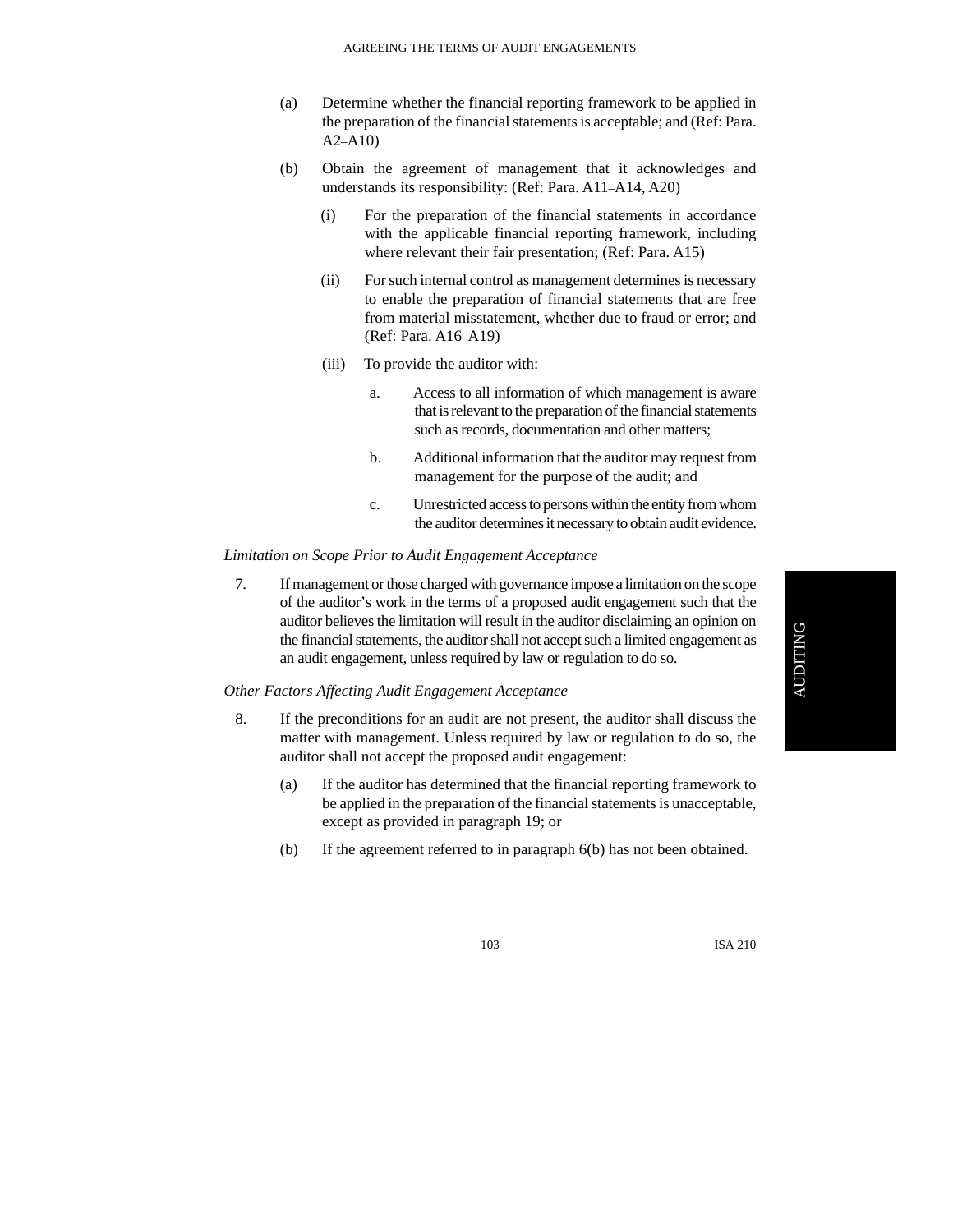#### **Agreement on Audit Engagement Terms**

- 9. The auditor shall agree the terms of the audit engagement with management or those charged with governance, as appropriate. (Ref: Para. A21)
- 10. Subject to paragraph 11, the agreed terms of the audit engagement shall be recorded in an audit engagement letter or other suitable form of written agreement and shall include: (Ref: Para. A22–A25)
	- (a) The objective and scope of the audit of the financial statements;
	- (b) The responsibilities of the auditor;
	- (c) The responsibilities of management;
	- (d) Identification of the applicable financial reporting framework for the preparation of the financial statements; and
	- (e) Reference to the expected form and content of any reports to be issued by the auditor and a statement that there may be circumstances in which a report may differ from its expected form and content.
- 11. If law or regulation prescribes in sufficient detail the terms of the audit engagement referred to in paragraph 10, the auditor need not record them in a written agreement, except for the fact that such law or regulation applies and that management acknowledges and understands its responsibilities as set out in paragraph 6(b). (Ref: Para. A22, A26–A27)
- 12. If law or regulation prescribes responsibilities of management similar to those described in paragraph 6(b), the auditor may determine that the law or regulation includes responsibilities that, in the auditor's judgment, are equivalent in effect to those set out in that paragraph. For such responsibilities that are equivalent, the auditor may use the wording of the law or regulation to describe them in the written agreement. For those responsibilities that are not prescribed by law or regulation such that their effect is equivalent, the written agreement shall use the description in paragraph 6(b). (Ref: Para. A26)

#### **Recurring Audits**

13. On recurring audits, the auditor shall assess whether circumstances require the terms of the audit engagement to be revised and whether there is a need to remind the entity of the existing terms of the audit engagement. (Ref: Para. A28)

#### **Acceptance of a Change in the Terms of the Audit Engagement**

- 14. The auditor shall not agree to a change in the terms of the audit engagement where there is no reasonable justification for doing so. (Ref: Para. A29–A31)
- 15. If, prior to completing the audit engagement, the auditor is requested to change the audit engagement to an engagement that conveys a lower level of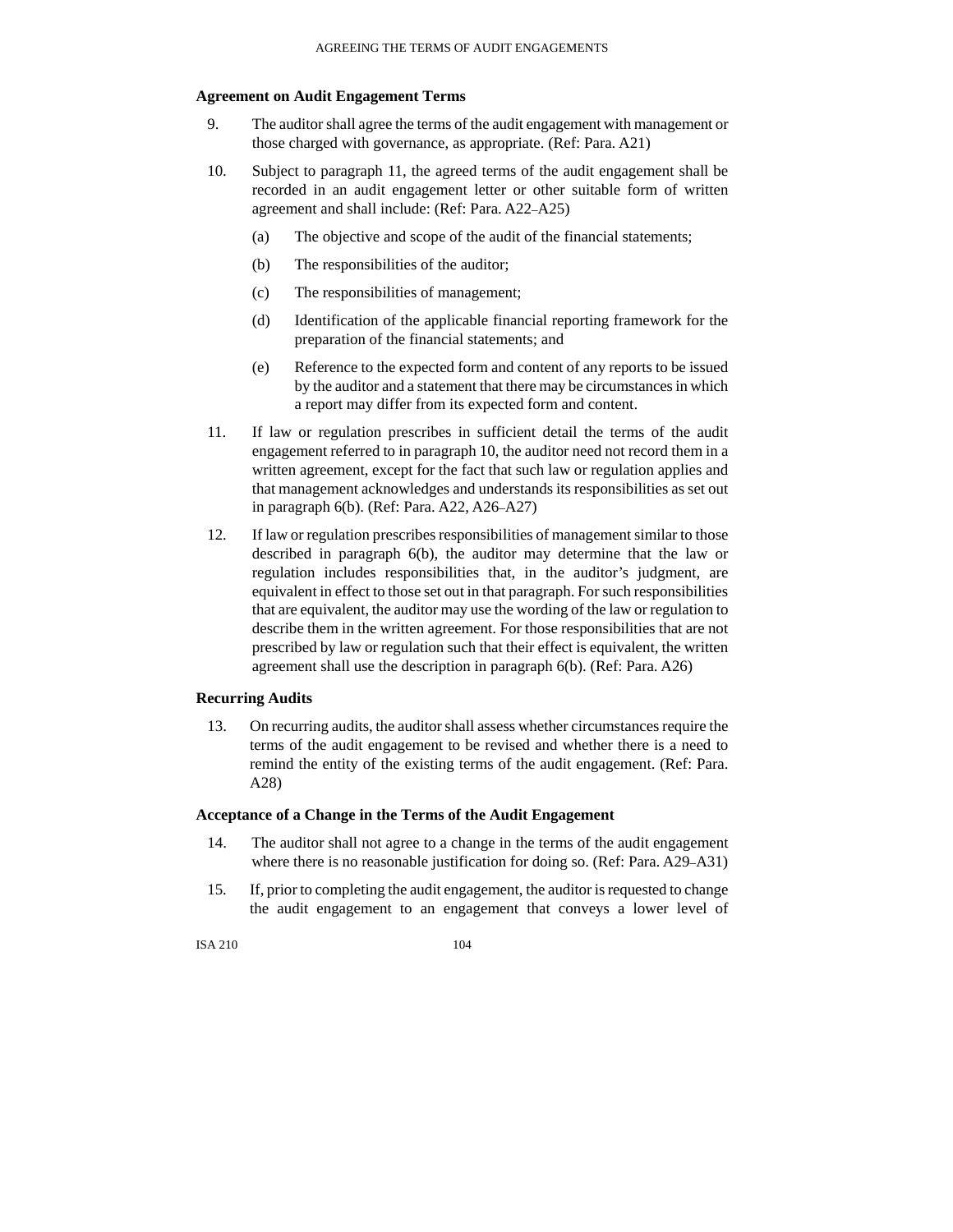assurance, the auditor shall determine whether there is reasonable justification for doing so. (Ref: Para. A32–A33)

- 16. If the terms of the audit engagement are changed, the auditor and management shall agree on and record the new terms of the engagement in an engagement letter or other suitable form of written agreement.
- 17. If the auditor is unable to agree to a change of the terms of the audit engagement and is not permitted by management to continue the original audit engagement, the auditor shall:
	- (a) Withdraw from the audit engagement where possible under applicable law or regulation; and
	- (b) Determine whether there is any obligation, either contractual or otherwise, to report the circumstances to other parties, such as those charged with governance, owners or regulators.

#### **Additional Considerations in Engagement Acceptance**

#### *Financial Reporting Standards Supplemented by Law or Regulation*

- 18. If financial reporting standards established by an authorized or recognized standards setting organization are supplemented by law or regulation, the auditor shall determine whether there are any conflicts between the financial reporting standards and the additional requirements. If such conflicts exist, the auditor shall discuss with management the nature of the additional requirements and shall agree whether:
	- (a) The additional requirements can be met through additional disclosures in the financial statements; or
	- (b) The description of the applicable financial reporting framework in the financial statements can be amended accordingly.

If neither of the above actions is possible, the auditor shall determine whether it will be necessary to modify the auditor's opinion in accordance with ISA 705.3 (Ref: Para. A34)

## *Financial Reporting Framework Prescribed by Law or Regulation—Other Matters Affecting Acceptance*

- 19. If the auditor has determined that the financial reporting framework prescribed by law or regulation would be unacceptable but for the fact that it is prescribed by law or regulation, the auditor shall accept the audit engagement only if the following conditions are present: (Ref: Para. A35)
	- (a) Management agrees to provide additional disclosures in the financial statements required to avoid the financial statements being misleading; and

AUDITING

 3 ISA 705, "Modifications to the Opinion in the Independent Auditor's Report."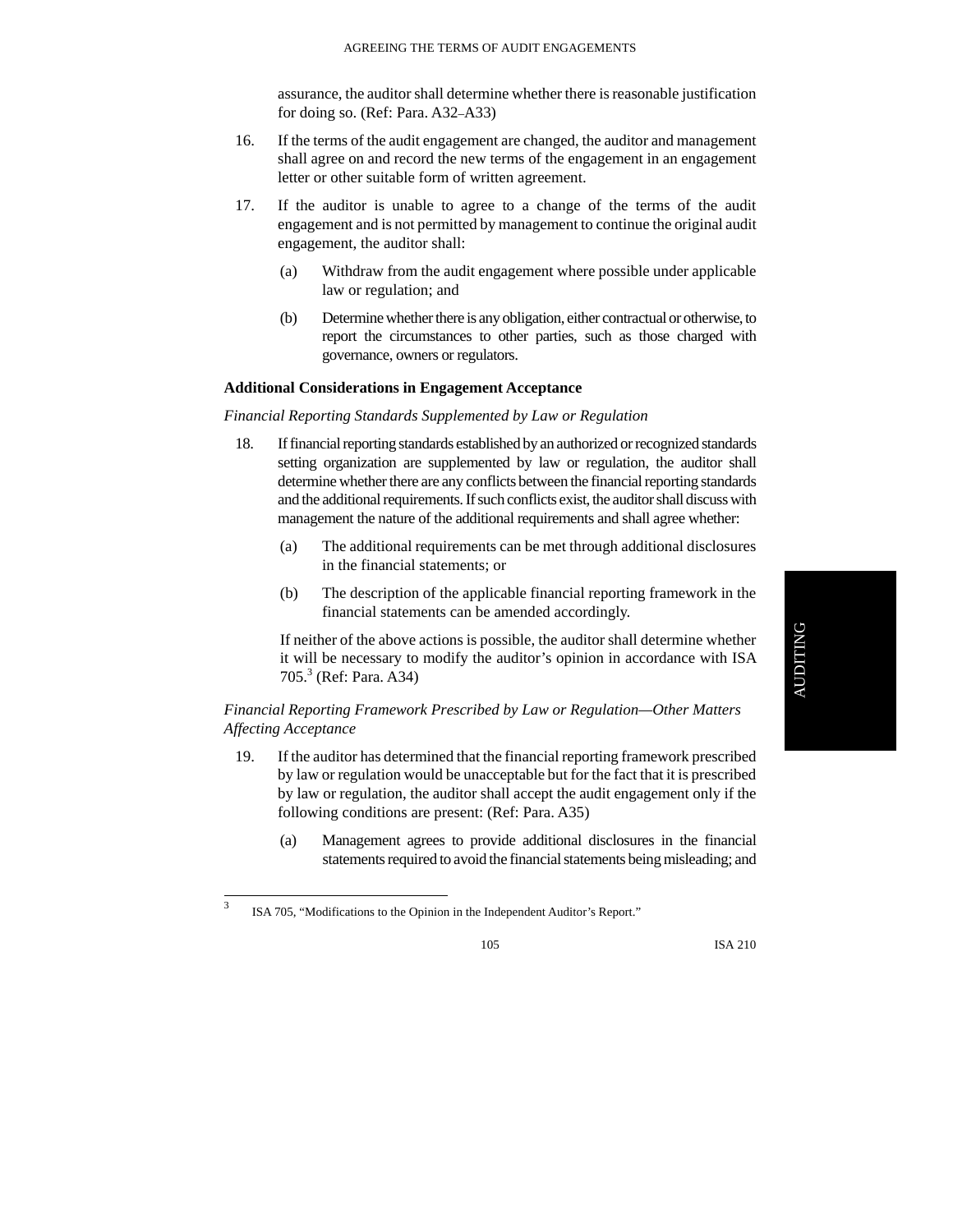- (b) It is recognized in the terms of the audit engagement that:
	- (i) The auditor's report on the financial statements will incorporate an Emphasis of Matter paragraph, drawing users' attention to the additional disclosures, in accordance with ISA 706;<sup>4</sup> and
	- (ii) Unless the auditor is required by law or regulation to express the auditor's opinion on the financial statements by using the phrases "present fairly, in all material respects," or "give a true and fair view" in accordance with the applicable financial reporting framework, the auditor's opinion on the financial statements will not include such phrases.
- 20. If the conditions outlined in paragraph 19 are not present and the auditor is required by law or regulation to undertake the audit engagement, the auditor shall:
	- (a) Evaluate the effect of the misleading nature of the financial statements on the auditor's report; and
	- (b) Include appropriate reference to this matter in the terms of the audit engagement.

#### *Auditor's Report Prescribed by Law or Regulation*

- 21. In some cases, law or regulation of the relevant jurisdiction prescribes the layout or wording of the auditor's report in a form or in terms that are significantly different from the requirements of ISAs. In these circumstances, the auditor shall evaluate:
	- (a) Whether users might misunderstand the assurance obtained from the audit of the financial statements and, if so,
	- (b) Whether additional explanation in the auditor's report can mitigate possible misunderstanding.<sup>5</sup>

If the auditor concludes that additional explanation in the auditor's report cannot mitigate possible misunderstanding, the auditor shall not accept the audit engagement, unless required by law or regulation to do so. An audit conducted in accordance with such law or regulation does not comply with ISAs. Accordingly, the auditor shall not include any reference within the auditor's report to the audit having been conducted in accordance with ISAs.<sup>6</sup> (Ref: Para. A36–A37)

<sup>\*\*\*</sup> 

 $\frac{1}{4}$  ISA 706, "Emphasis of Matter Paragraphs and Other Matter Paragraphs in the Independent Auditor's Report."

<sup>5</sup> ISA 706.

<sup>6</sup> See also ISA 700, "Forming an Opinion and Reporting on Financial Statements," paragraph 43.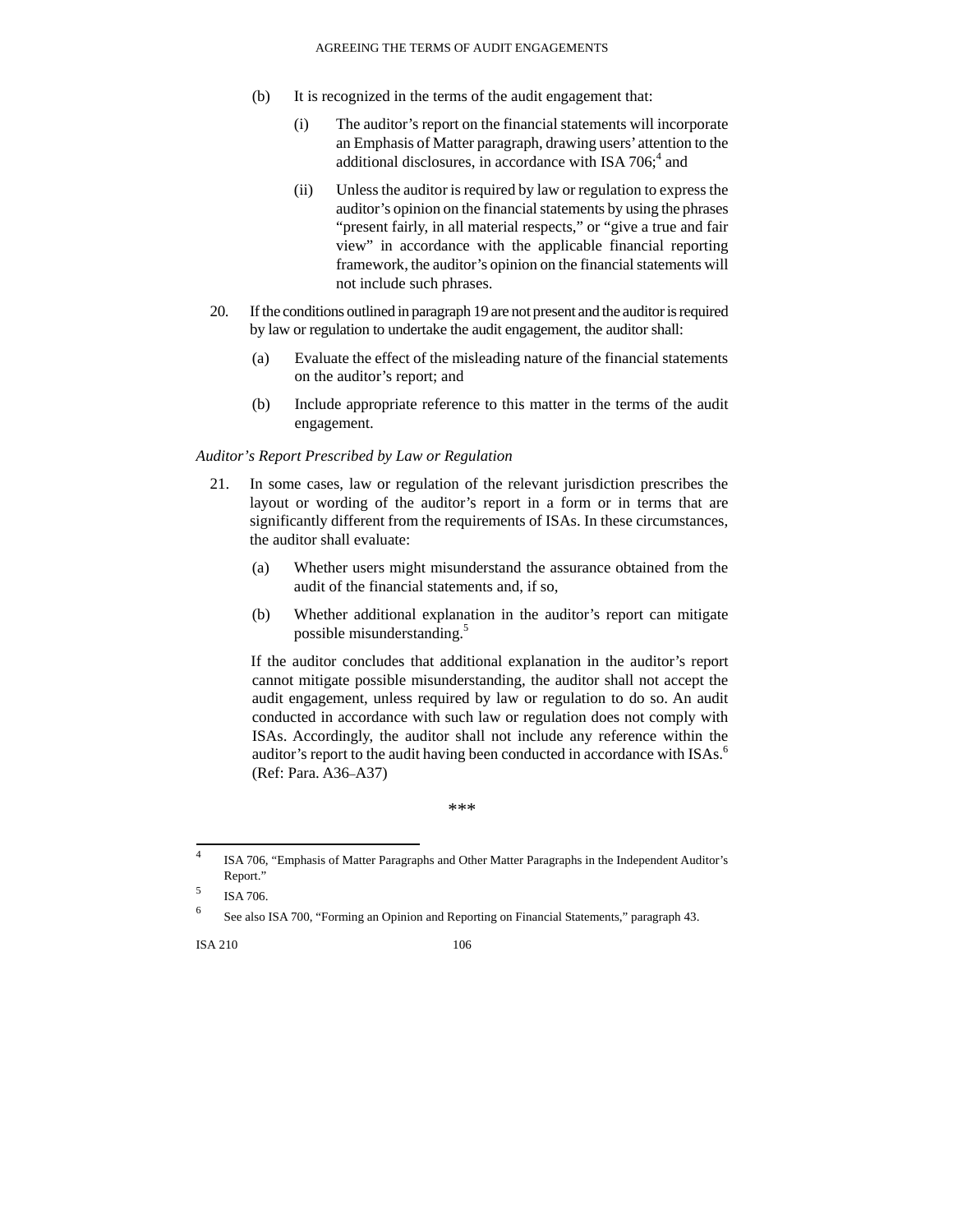# **Application and Other Explanatory Material**

**Scope of this ISA** (Ref: Para. 1)

A1. Assurance engagements, which include audit engagements, may only be accepted when the practitioner considers that relevant ethical requirements such as independence and professional competence will be satisfied, and when the engagement exhibits certain characteristics.<sup>7</sup> The auditor's responsibilities in respect of ethical requirements in the context of the acceptance of an audit engagement and in so far as they are within the control of the auditor are dealt with in ISA 220. $8$  This ISA deals with those matters (or preconditions) that are within the control of the entity and upon which it is necessary for the auditor and the entity's management to agree.

#### **Preconditions for an Audit**

#### *The Financial Reporting Framework* (Ref: Para. 6(a))

- A2. A condition for acceptance of an assurance engagement is that the criteria referred to in the definition of an assurance engagement are suitable and available to intended users.<sup>9</sup> Criteria are the benchmarks used to evaluate or measure the subject matter including, where relevant, benchmarks for presentation and disclosure. Suitable criteria enable reasonably consistent evaluation or measurement of a subject matter within the context of professional judgment. For purposes of the ISAs, the applicable financial reporting framework provides the criteria the auditor uses to audit the financial statements, including where relevant their fair presentation.
- A3. Without an acceptable financial reporting framework, management does not have an appropriate basis for the preparation of the financial statements and the auditor does not have suitable criteria for auditing the financial statements. In many cases the auditor may presume that the applicable financial reporting framework is acceptable, as described in paragraphs A8–A9.

Determining the Acceptability of the Financial Reporting Framework

- A4. Factors that are relevant to the auditor's determination of the acceptability of the financial reporting framework to be applied in the preparation of the financial statements include:
	- The nature of the entity (for example, whether it is a business enterprise, a public sector entity or a not-for-profit organization);
	- The purpose of the financial statements (for example, whether they are prepared to meet the common financial information needs of a wide range of users or the financial information needs of specific users);

107 ISA 210

AUDITING

<sup>-&</sup>lt;br>7 "International Framework for Assurance Engagements," paragraph 17.  $\frac{8}{100}$ 

 $\frac{8}{9}$  ISA 220, paragraphs 9–11.

 <sup>&</sup>quot;International Framework for Assurance Engagements," paragraph 17(b)(ii).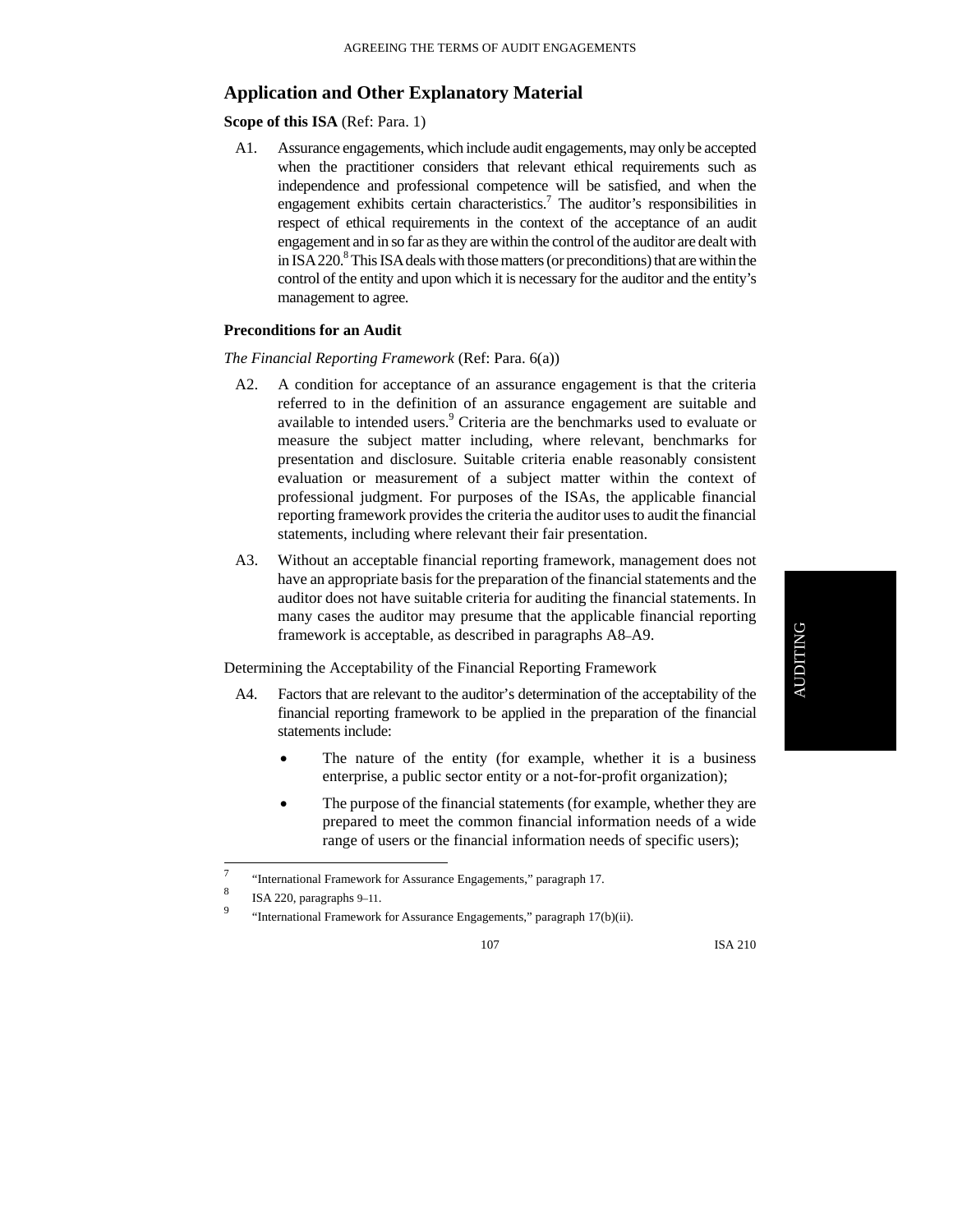- The nature of the financial statements (for example, whether the financial statements are a complete set of financial statements or a single financial statement); and
- Whether law or regulation prescribes the applicable financial reporting framework.
- A5. Many users of financial statements are not in a position to demand financial statements tailored to meet their specific information needs. While all the information needs of specific users cannot be met, there are financial information needs that are common to a wide range of users. Financial statements prepared in accordance with a financial reporting framework designed to meet the common financial information needs of a wide range of users are referred to as general purpose financial statements.
- A6. In some cases, the financial statements will be prepared in accordance with a financial reporting framework designed to meet the financial information needs of specific users. Such financial statements are referred to as special purpose financial statements. The financial information needs of the intended users will determine the applicable financial reporting framework in these circumstances. ISA 800 discusses the acceptability of financial reporting frameworks designed to meet the financial information needs of specific users.<sup>10</sup>
- A7. Deficiencies in the applicable financial reporting framework that indicate that the framework is not acceptable may be encountered after the audit engagement has been accepted. When use of that framework is prescribed by law or regulation, the requirements of paragraphs 19–20 apply. When use of that framework is not prescribed by law or regulation, management may decide to adopt another framework that is acceptable. When management does so, as required by paragraph 16, new terms of the audit engagement are agreed to reflect the change in the framework as the previously agreed terms will no longer be accurate.

General purpose frameworks

A8. At present, there is no objective and authoritative basis that has been generally recognized globally for judging the acceptability of general purpose frameworks. In the absence of such a basis, financial reporting standards established by organizations that are authorized or recognized to promulgate standards to be used by certain types of entities are presumed to be acceptable for general purpose financial statements prepared by such entities, provided the organizations follow an established and transparent process involving deliberation and consideration of the views of a wide range of stakeholders. Examples of such financial reporting standards include:

<sup>10</sup> 10 ISA 800, "Special Considerations—Audits of Financial Statements Prepared in Accordance with Special Purpose Frameworks," paragraph 8.

**ISA 210** 108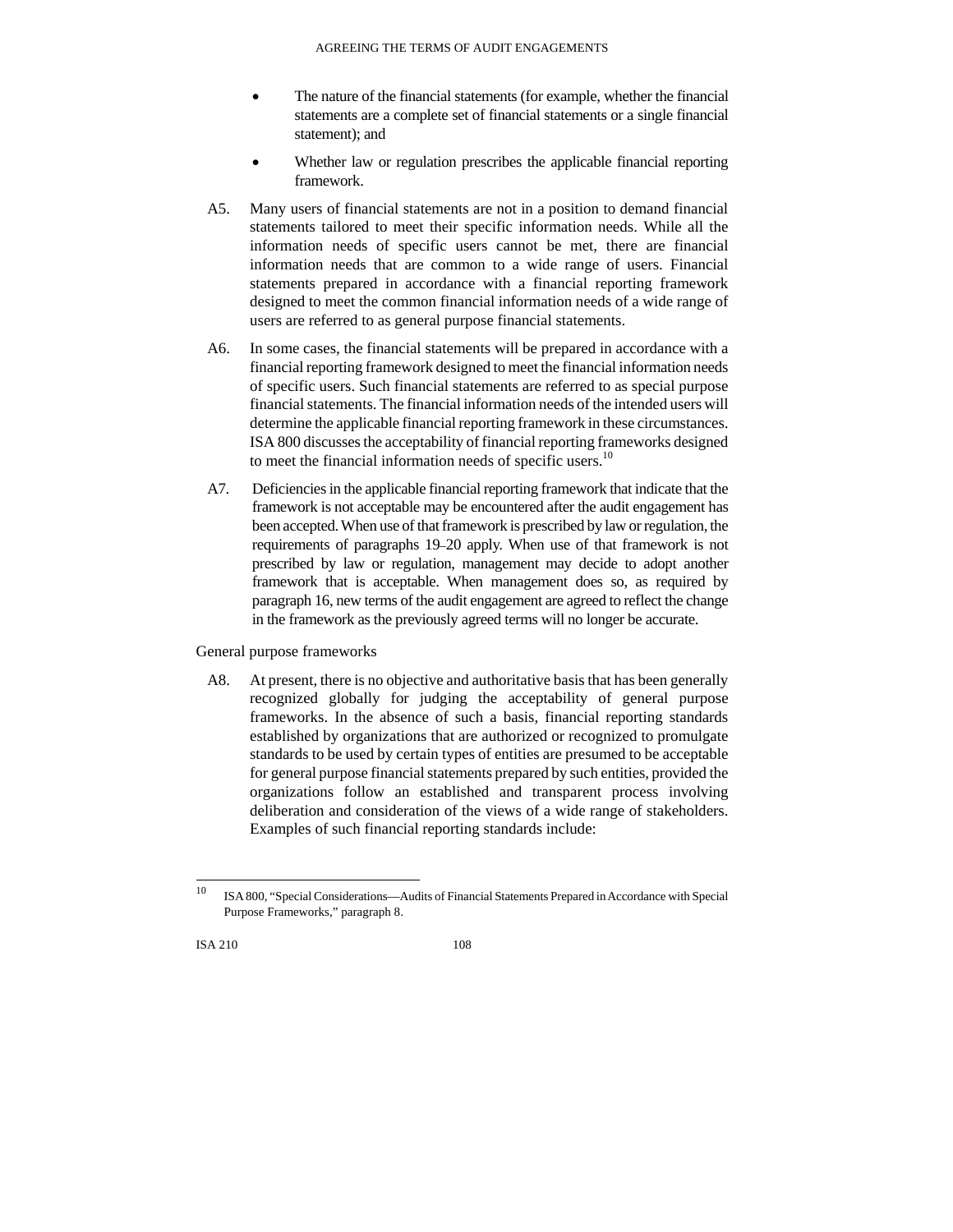- International Financial Reporting Standards (IFRSs) promulgated by the International Accounting Standards Board;
- International Public Sector Accounting Standards (IPSASs) promulgated by the International Public Sector Accounting Standards Board; and
- Accounting principles promulgated by an authorized or recognized standards setting organization in a particular jurisdiction, provided the organization follows an established and transparent process involving deliberation and consideration of the views of a wide range of stakeholders.

These financial reporting standards are often identified as the applicable financial reporting framework in law or regulation governing the preparation of general purpose financial statements.

Financial reporting frameworks prescribed by law or regulation

A9. In accordance with paragraph 6(a), the auditor is required to determine whether the financial reporting framework, to be applied in the preparation of the financial statements, is acceptable. In some jurisdictions, law or regulation may prescribe the financial reporting framework to be used in the preparation of general purpose financial statements for certain types of entities. In the absence of indications to the contrary, such a financial reporting framework is presumed to be acceptable for general purpose financial statements prepared by such entities. In the event that the framework is not considered to be acceptable, paragraphs 19–20 apply.

Jurisdictions that do not have standards setting organizations or prescribed financial reporting frameworks

A10. When an entity is registered or operating in a jurisdiction that does not have an authorized or recognized standards setting organization, or where use of the financial reporting framework is not prescribed by law or regulation, management identifies a financial reporting framework to be applied in the preparation of the financial statements. Appendix 2 contains guidance on determining the acceptability of financial reporting frameworks in such circumstances.

#### *Agreement of the Responsibilities of Management* (Ref: Para. 6(b))

A11. An audit in accordance with ISAs is conducted on the premise that management has acknowledged and understands that it has the responsibilities set out in paragraph  $6(b)$ .<sup>11</sup> In certain jurisdictions, such responsibilities may be specified in law or regulation. In others, there may be little or no legal or regulatory definition of such responsibilities. ISAs do not override law or regulation in such matters. However, the concept of an independent audit requires that the auditor's role does not involve taking responsibility for the



109 ISA 210

AUDITING

 $11$ ISA 200, paragraph A2.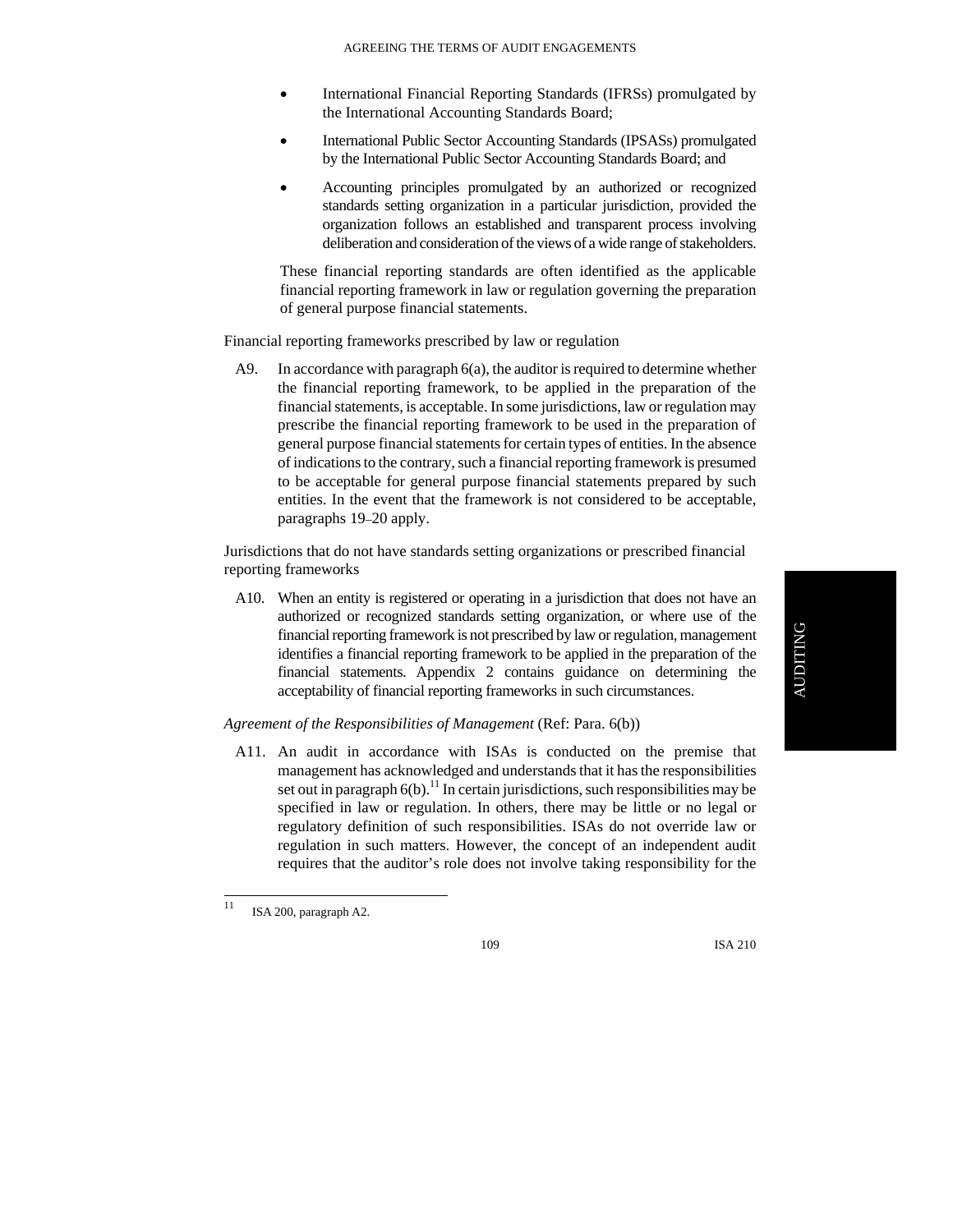preparation of the financial statements or for the entity's related internal control, and that the auditor has a reasonable expectation of obtaining the information necessary for the audit in so far as management is able to provide or procure it. Accordingly, the premise is fundamental to the conduct of an independent audit. To avoid misunderstanding, agreement is reached with management that it acknowledges and understands that it has such responsibilities as part of agreeing and recording the terms of the audit engagement in paragraphs 9–12.

- A12. The way in which the responsibilities for financial reporting are divided between management and those charged with governance will vary according to the resources and structure of the entity and any relevant law or regulation, and the respective roles of management and those charged with governance within the entity. In most cases, management is responsible for execution while those charged with governance have oversight of management. In some cases, those charged with governance will have, or will assume, responsibility for approving the financial statements or monitoring the entity's internal control related to financial reporting. In larger or public entities, a subgroup of those charged with governance, such as an audit committee, may be charged with certain oversight responsibilities.
- A13. ISA 580 requires the auditor to request management to provide written representations that it has fulfilled certain of its responsibilities.<sup>12</sup> It may therefore be appropriate to make management aware that receipt of such written representations will be expected, together with written representations required by other ISAs and, where necessary, written representations to support other audit evidence relevant to the financial statements or one or more specific assertions in the financial statements.
- A14. Where management will not acknowledge its responsibilities, or agree to provide the written representations, the auditor will be unable to obtain sufficient appropriate audit evidence.<sup>13</sup> In such circumstances, it would not be appropriate for the auditor to accept the audit engagement, unless law or regulation requires the auditor to do so. In cases where the auditor is required to accept the audit engagement, the auditor may need to explain to management the importance of these matters, and the implications for the auditor's report.

Preparation of the Financial Statements (Ref: Para. 6(b)(i))

A15. Most financial reporting frameworks include requirements relating to the presentation of the financial statements; for such frameworks, *preparation* of the financial statements in accordance with the financial reporting framework includes *presentation*. In the case of a fair presentation framework the importance of the

 $12$ <sup>12</sup> ISA 580, "Written Representations," paragraphs 10–11.<br><sup>13</sup> ISA 580, assessment A26

<sup>13</sup> ISA 580, paragraph A26.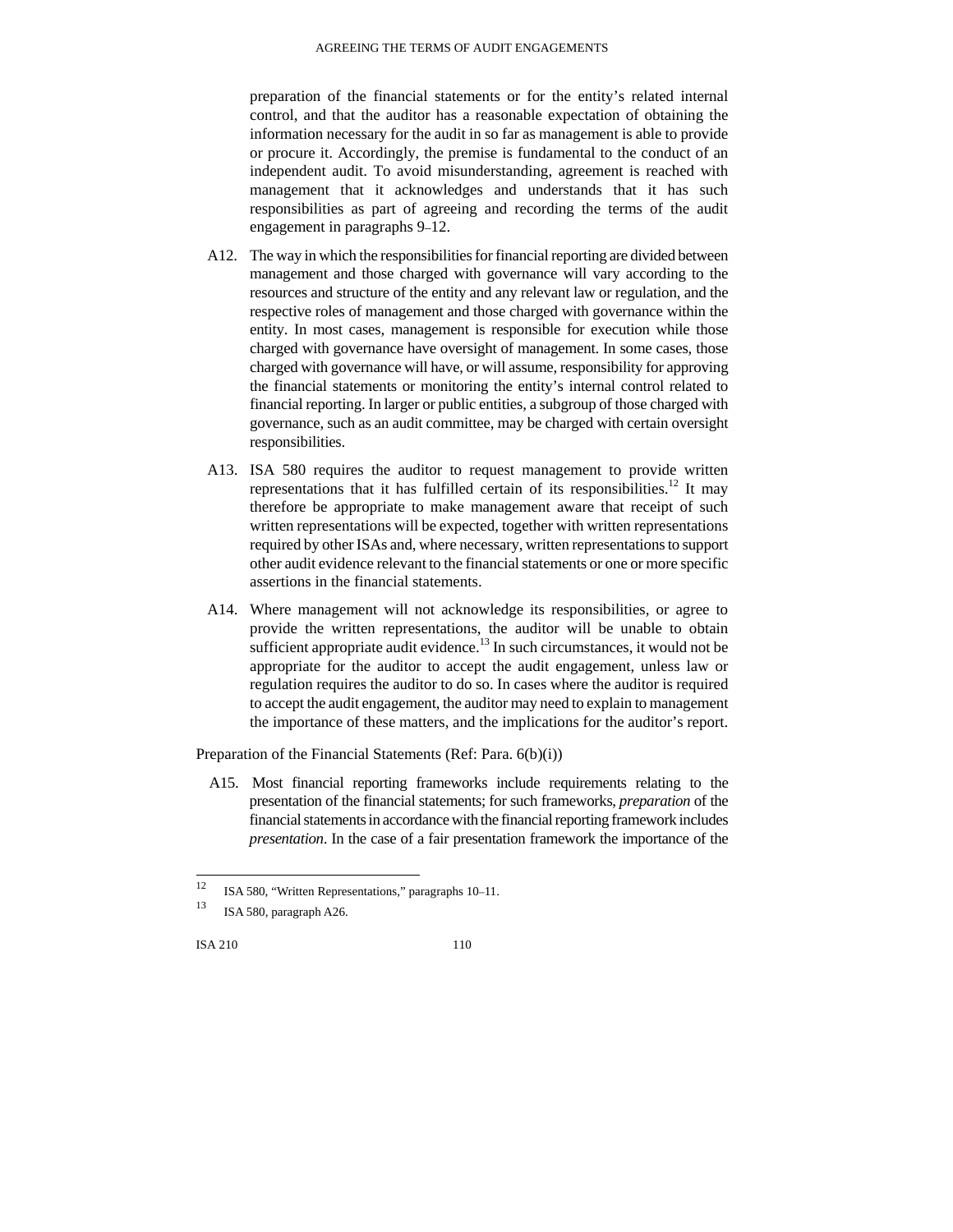reporting objective of fair presentation is such that the premise agreed with management includes specific reference to fair presentation, or to the responsibility to ensure that the financial statements will "give a true and fair view" in accordance with the financial reporting framework.

Internal Control (Ref: Para. 6(b)(ii))

- A16. Management maintains such internal control as it determines is necessary to enable the preparation of financial statements that are free from material misstatement, whether due to fraud or error. Internal control, no matter how effective, can provide an entity with only reasonable assurance about achieving the entity's financial reporting objectives due to the inherent limitations of internal control.<sup>14</sup>
- A17. An independent audit conducted in accordance with the ISAs does not act as a substitute for the maintenance of internal control necessary for the preparation of financial statements by management. Accordingly, the auditor is required to obtain the agreement of management that it acknowledges and understands its responsibility for internal control. However, the agreement required by paragraph 6(b)(ii) does not imply that the auditor will find that internal control maintained by management has achieved its purpose or will be free of deficiencies.
- A18. It is for management to determine what internal control is necessary to enable the preparation of the financial statements. The term "internal control" encompasses a wide range of activities within components that may be described as the control environment; the entity's risk assessment process; the information system, including the related business processes relevant to financial reporting, and communication; control activities; and monitoring of controls. This division, however, does not necessarily reflect how a particular entity may design, implement and maintain its internal control, or how it may classify any particular component.<sup>15</sup> An entity's internal control (in particular, its accounting books and records, or accounting systems) will reflect the needs of management, the complexity of the business, the nature of the risks to which the entity is subject, and relevant laws or regulation.
- A19. In some jurisdictions, law or regulation may refer to the responsibility of management for the adequacy of accounting books and records, or accounting systems. In some cases, general practice may assume a distinction between accounting books and records or accounting systems on the one hand, and internal control or controls on the other. As accounting books and records, or accounting systems, are an integral part of internal control as referred to in paragraph A18, no specific reference is made to them in paragraph 6(b)(ii) for

<sup>15</sup> ISA 315, paragraph A51 and Appendix 1.



111 **ISA 210** 

AUDITING

 $14$ 14 ISA 315, "Identifying and Assessing the Risks of Material Misstatement through Understanding the Entity and Its Environment," paragraph A46.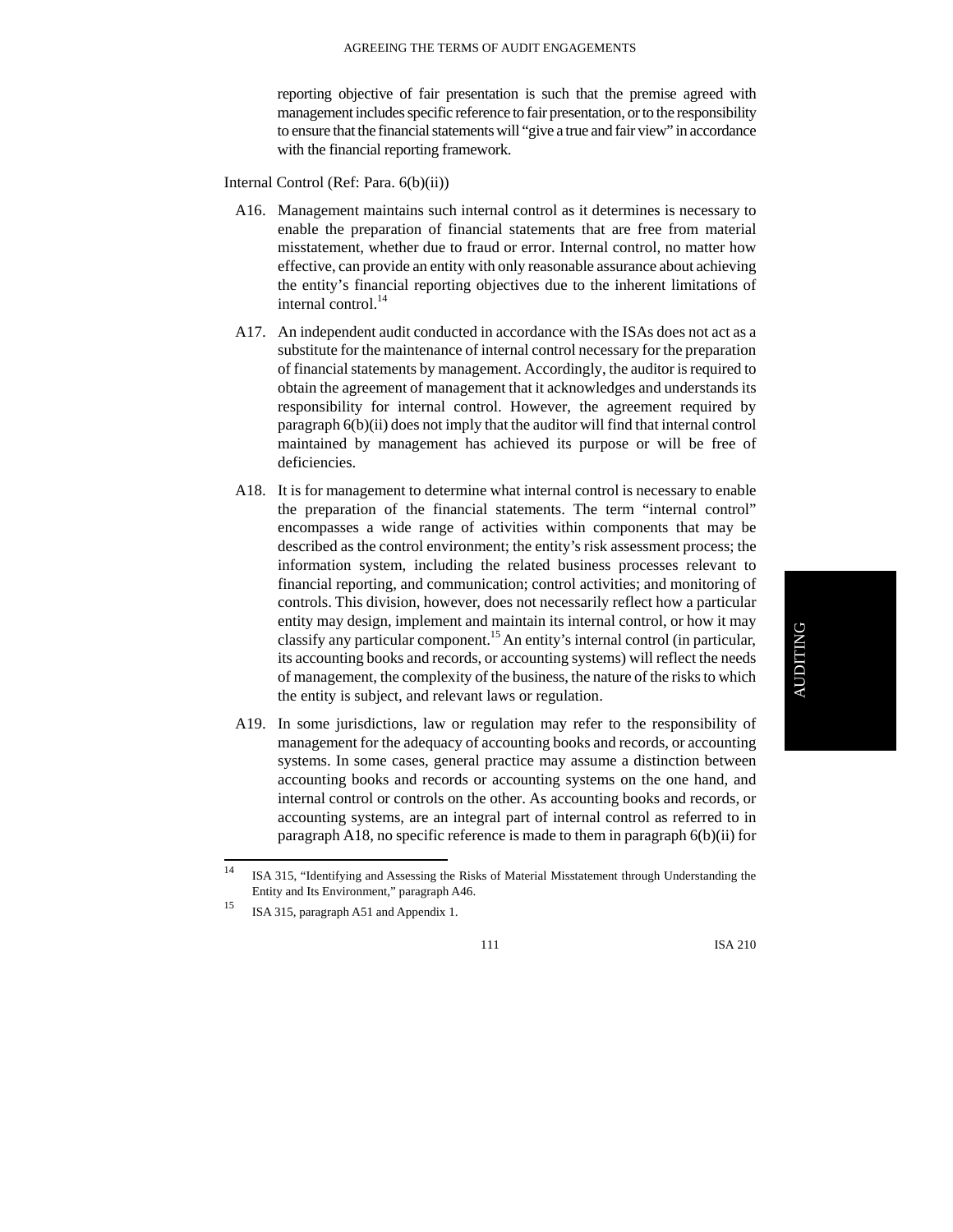the description of the responsibility of management. To avoid misunderstanding, it may be appropriate for the auditor to explain to management the scope of this responsibility.

Considerations Relevant to Smaller Entities (Ref: Para. 6(b))

A20. One of the purposes of agreeing the terms of the audit engagement is to avoid misunderstanding about the respective responsibilities of management and the auditor. For example, when a third party has assisted with the preparation of the financial statements, it may be useful to remind management that the preparation of the financial statements in accordance with the applicable financial reporting framework remains its responsibility.

#### **Agreement on Audit Engagement Terms**

*Agreeing the Terms of the Audit Engagement* (Ref: Para. 9)

A21. The roles of management and those charged with governance in agreeing the terms of the audit engagement for the entity depend on the governance structure of the entity and relevant law or regulation.

*Audit Engagement Letter or Other Form of Written Agreement*<sup>16</sup> (Ref: Para. 10–11)

A22. It is in the interests of both the entity and the auditor that the auditor sends an audit engagement letter before the commencement of the audit to help avoid misunderstandings with respect to the audit. In some countries, however, the objective and scope of an audit and the responsibilities of management and of the auditor may be sufficiently established by law, that is, they prescribe the matters described in paragraph 10. Although in these circumstances paragraph 11 permits the auditor to include in the engagement letter only reference to the fact that relevant law or regulation applies and that management acknowledges and understands its responsibilities as set out in paragraph 6(b), the auditor may nevertheless consider it appropriate to include the matters described in paragraph 10 in an engagement letter for the information of management.

Form and Content of the Audit Engagement Letter

A23. The form and content of the audit engagement letter may vary for each entity. Information included in the audit engagement letter on the auditor's responsibilities may be based on ISA 200.<sup>17</sup> Paragraphs  $6(b)$  and 12 of this ISA deal with the description of the responsibilities of management. In addition to including the matters required by paragraph 10, an audit engagement letter may make reference to, for example:

 $16\,$ 16 In the paragraphs that follow, any reference to an audit engagement letter is to be taken as a reference to an audit engagement letter or other suitable form of written agreement.

 $17$  ISA 200, paragraphs 3–9.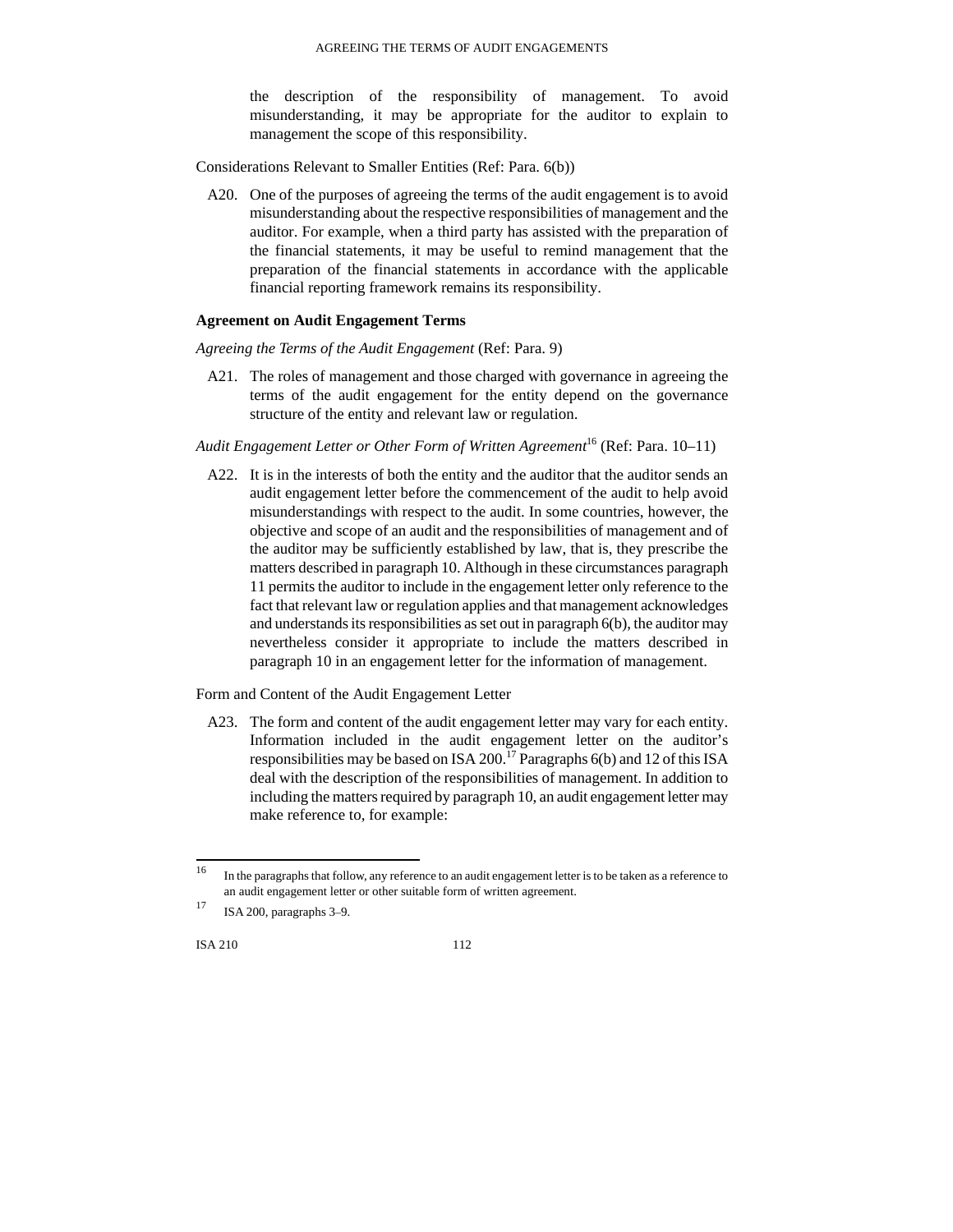- Elaboration of the scope of the audit, including reference to applicable legislation, regulations, ISAs, and ethical and other pronouncements of professional bodies to which the auditor adheres.
- The form of any other communication of results of the audit engagement.
- The fact that because of the inherent limitations of an audit, together with the inherent limitations of internal control, there is an unavoidable risk that some material misstatements may not be detected, even though the audit is properly planned and performed in accordance with ISAs.
- Arrangements regarding the planning and performance of the audit, including the composition of the audit team.
- The expectation that management will provide written representations (see also paragraph A13).
- The agreement of management to make available to the auditor draft financial statements and any accompanying other information in time to allow the auditor to complete the audit in accordance with the proposed timetable.
- The agreement of management to inform the auditor of facts that may affect the financial statements, of which management may become aware during the period from the date of the auditor's report to the date the financial statements are issued.
- The basis on which fees are computed and any billing arrangements.
- A request for management to acknowledge receipt of the audit engagement letter and to agree to the terms of the engagement outlined therein.
- A24. When relevant, the following points could also be made in the audit engagement letter:
	- Arrangements concerning the involvement of other auditors and experts in some aspects of the audit.
	- Arrangements concerning the involvement of internal auditors and other staff of the entity.
	- Arrangements to be made with the predecessor auditor, if any, in the case of an initial audit.
	- Any restriction of the auditor's liability when such possibility exists.
	- A reference to any further agreements between the auditor and the entity.
	- Any obligations to provide audit working papers to other parties.

An example of an audit engagement letter is set out in Appendix 1.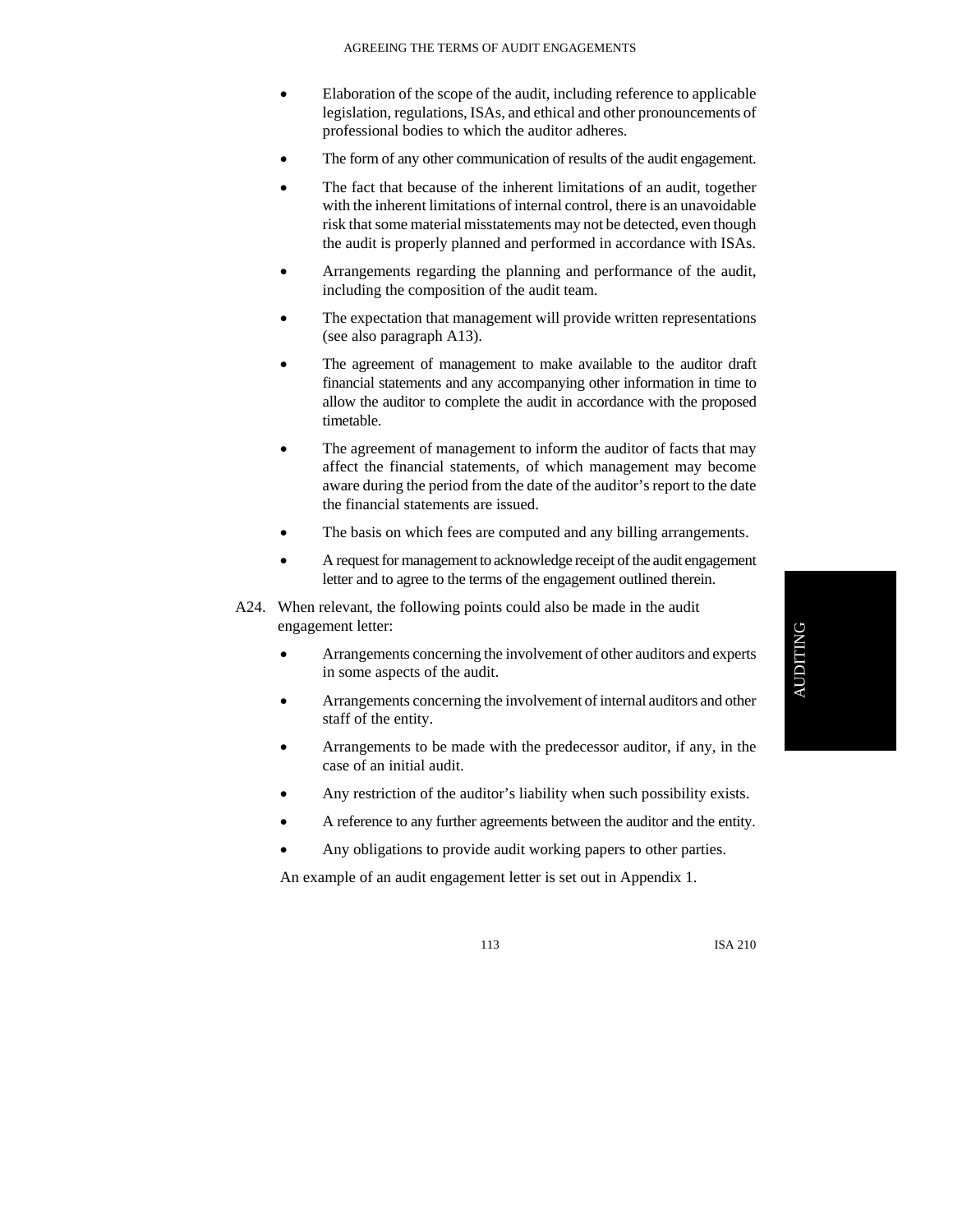Audits of Components

- A25. When the auditor of a parent entity is also the auditor of a component, the factors that may influence the decision whether to send a separate audit engagement letter to the component include the following:
	- Who appoints the component auditor;
	- Whether a separate auditor's report is to be issued on the component;
	- Legal requirements in relation to audit appointments;
	- Degree of ownership by parent; and
	- Degree of independence of the component management from the parent entity.

Responsibilities of Management Prescribed by Law or Regulation (Ref: Para. 11–12)

A26. If, in the circumstances described in paragraphs A22 and A27, the auditor concludes that it is not necessary to record certain terms of the audit engagement in an audit engagement letter, the auditor is still required by paragraph 11 to seek the written agreement from management that it acknowledges and understands that it has the responsibilities set out in paragraph 6(b). However, in accordance with paragraph 12, such written agreement may use the wording of the law or regulation if such law or regulation establishes responsibilities for management that are equivalent in effect to those described in paragraph 6(b). The accounting profession, audit standards setter, or audit regulator in a jurisdiction may have provided guidance as to whether the description in law or regulation is equivalent.

Considerations specific to public sector entities

A27. Law or regulation governing the operations of public sector audits generally mandate the appointment of a public sector auditor and commonly set out the public sector auditor's responsibilities and powers, including the power to access an entity's records and other information. When law or regulation prescribes in sufficient detail the terms of the audit engagement, the public sector auditor may nonetheless consider that there are benefits in issuing a fuller audit engagement letter than permitted by paragraph 11.

#### **Recurring Audits** (Ref: Para. 13)

- A28. The auditor may decide not to send a new audit engagement letter or other written agreement each period. However, the following factors may make it appropriate to revise the terms of the audit engagement or to remind the entity of existing terms:
	- Any indication that the entity misunderstands the objective and scope of the audit.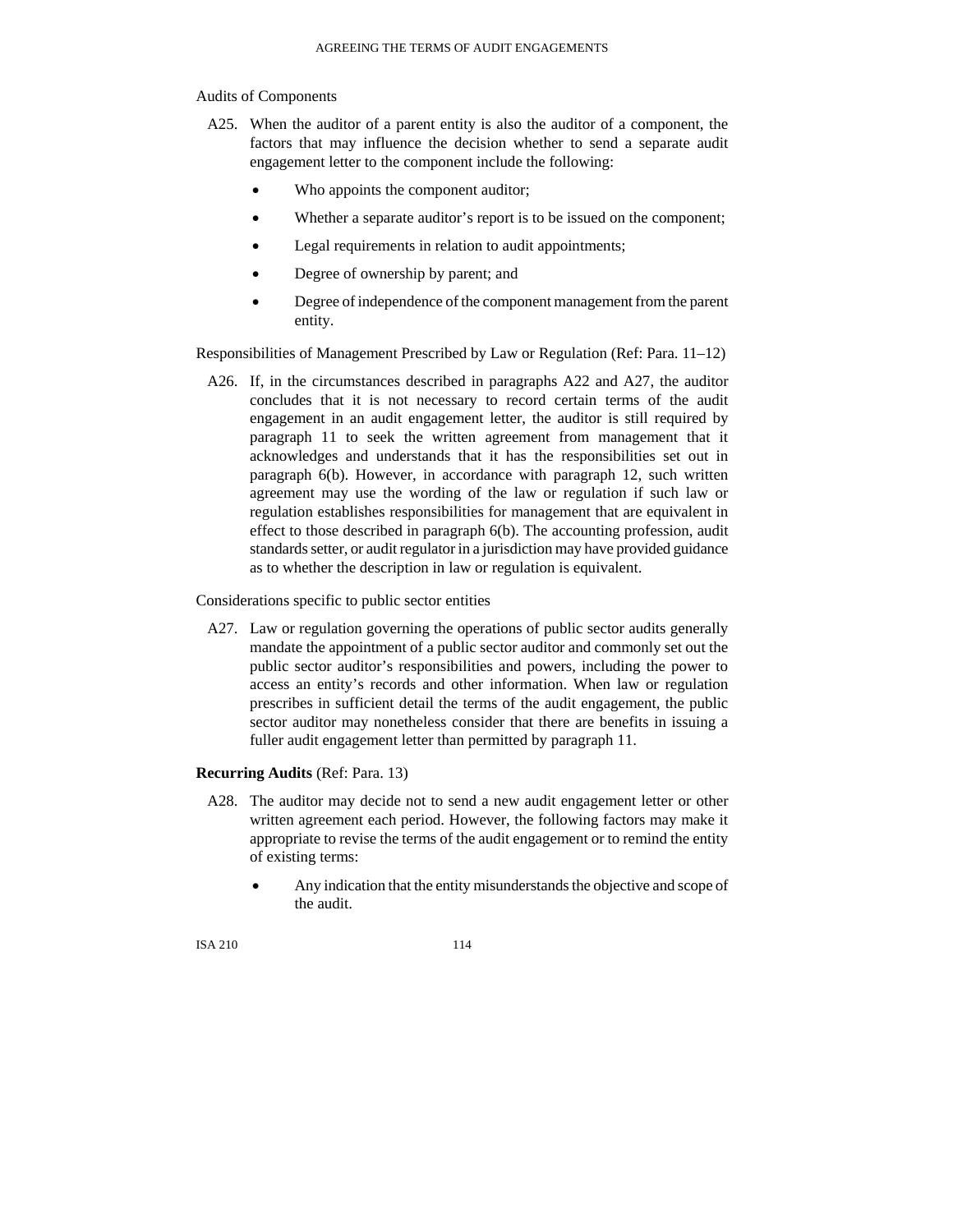- Any revised or special terms of the audit engagement.
- A recent change of senior management.
- A significant change in ownership.
- A significant change in nature or size of the entity's business.
- A change in legal or regulatory requirements.
- A change in the financial reporting framework adopted in the preparation of the financial statements.
- A change in other reporting requirements.

#### **Acceptance of a Change in the Terms of the Audit Engagement**

*Request to Change the Terms of the Audit Engagement* (Ref: Para. 14)

- A29. A request from the entity for the auditor to change the terms of the audit engagement may result from a change in circumstances affecting the need for the service, a misunderstanding as to the nature of an audit as originally requested or a restriction on the scope of the audit engagement, whether imposed by management or caused by other circumstances. The auditor, as required by paragraph 14, considers the justification given for the request, particularly the implications of a restriction on the scope of the audit engagement.
- A30. A change in circumstances that affects the entity's requirements or a misunderstanding concerning the nature of the service originally requested may be considered a reasonable basis for requesting a change in the audit engagement.
- A31. In contrast, a change may not be considered reasonable if it appears that the change relates to information that is incorrect, incomplete or otherwise unsatisfactory. An example might be where the auditor is unable to obtain sufficient appropriate audit evidence regarding receivables and the entity asks for the audit engagement to be changed to a review engagement to avoid a qualified opinion or a disclaimer of opinion.

Request to Change to a Review or a Related Service (Ref: Para. 15)

- A32. Before agreeing to change an audit engagement to a review or a related service, an auditor who was engaged to perform an audit in accordance with ISAs may need to assess, in addition to the matters referred to in paragraphs A29–A31 above, any legal or contractual implications of the change.
- A33. If the auditor concludes that there is reasonable justification to change the audit engagement to a review or a related service, the audit work performed to the date of change may be relevant to the changed engagement; however, the work required to be performed and the report to be issued would be those appropriate to the revised engagement. In order to avoid confusing the reader, the report on the related service would not include reference to:

115 ISA 210

AUDITING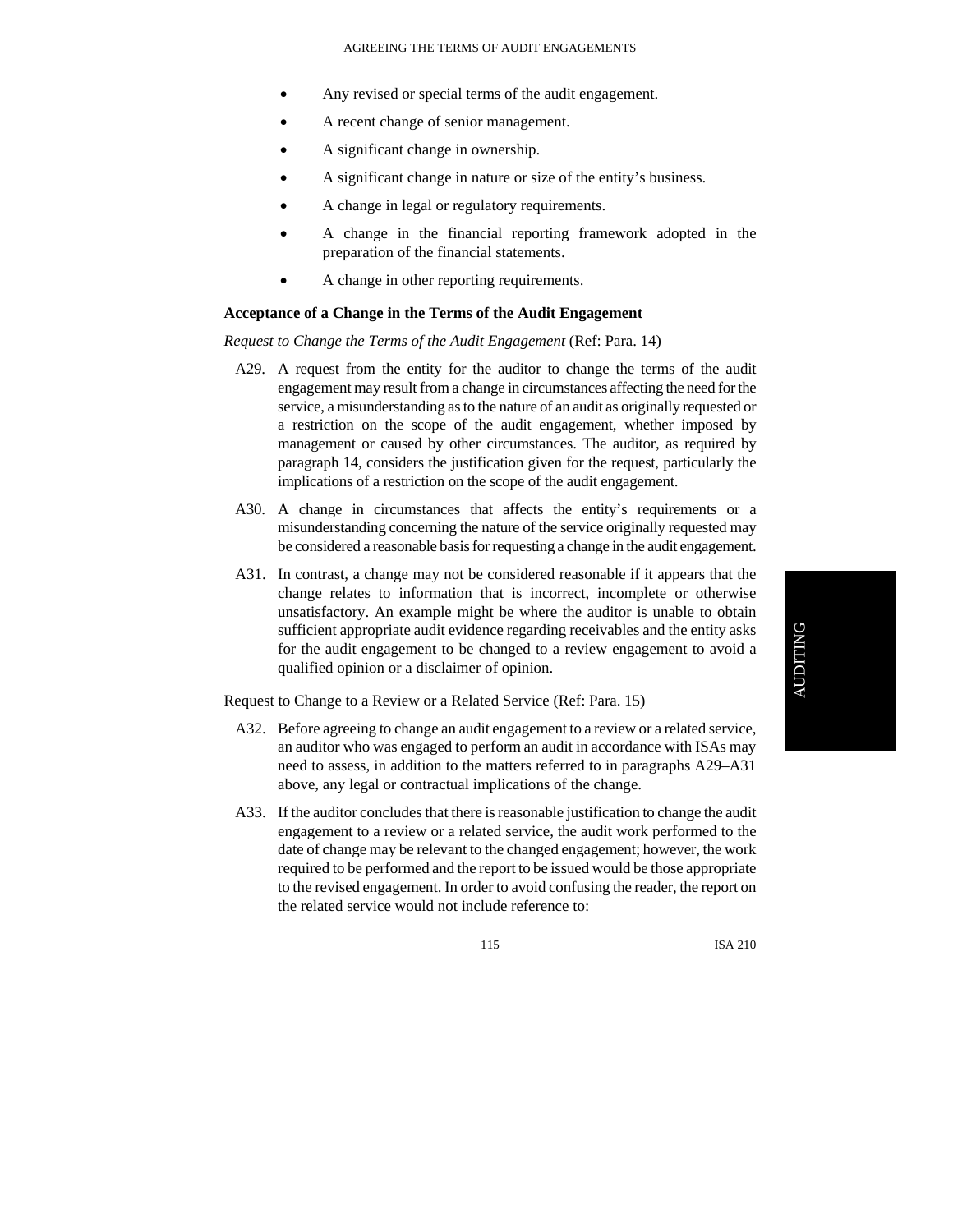- (a) The original audit engagement; or
- (b) Any procedures that may have been performed in the original audit engagement, except where the audit engagement is changed to an engagement to undertake agreed-upon procedures and thus reference to the procedures performed is a normal part of the report.

#### **Additional Considerations in Engagement Acceptance**

*Financial Reporting Standards Supplemented by Law or Regulation* (Ref: Para. 18)

A34. In some jurisdictions, law or regulation may supplement the financial reporting standards established by an authorized or recognized standards setting organization with additional requirements relating to the preparation of financial statements. In those jurisdictions, the applicable financial reporting framework for the purposes of applying the ISAs encompasses both the identified financial reporting framework and such additional requirements provided they do not conflict with the identified financial reporting framework. This may, for example, be the case when law or regulation prescribes disclosures in addition to those required by the financial reporting standards or when they narrow the range of acceptable choices that can be made within the financial reporting standards.<sup>18</sup>

#### *Financial Reporting Framework Prescribed by Law or Regulation—Other Matters Affecting Acceptance* (Ref: Para. 19)

A35. Law or regulation may prescribe that the wording of the auditor's opinion use the phrases "present fairly, in all material respects" or "give a true and fair view" in a case where the auditor concludes that the applicable financial reporting framework prescribed by law or regulation would otherwise have been unacceptable. In this case, the terms of the prescribed wording of the auditor's report are significantly different from the requirements of ISAs (see paragraph 21).

#### *Auditor's Report Prescribed by Law or Regulation* (Ref: Para. 21)

A36. ISAs require that the auditor shall not represent compliance with ISAs unless the auditor has complied with all of the ISAs relevant to the audit.<sup>19</sup> When law or regulation prescribes the layout or wording of the auditor's report in a form or in terms that are significantly different from the requirements of ISAs and the auditor concludes that additional explanation in the auditor's report cannot mitigate possible misunderstanding, the auditor may consider including a statement in the auditor's report that the audit is not conducted in accordance with ISAs. The auditor is, however, encouraged to apply ISAs, including the

<sup>18</sup> 18 ISA 700, paragraph 15, includes a requirement regarding the evaluation of whether the financial statements adequately refer to or describe the applicable financial reporting framework.

 $19$  ISA 200, paragraph 20.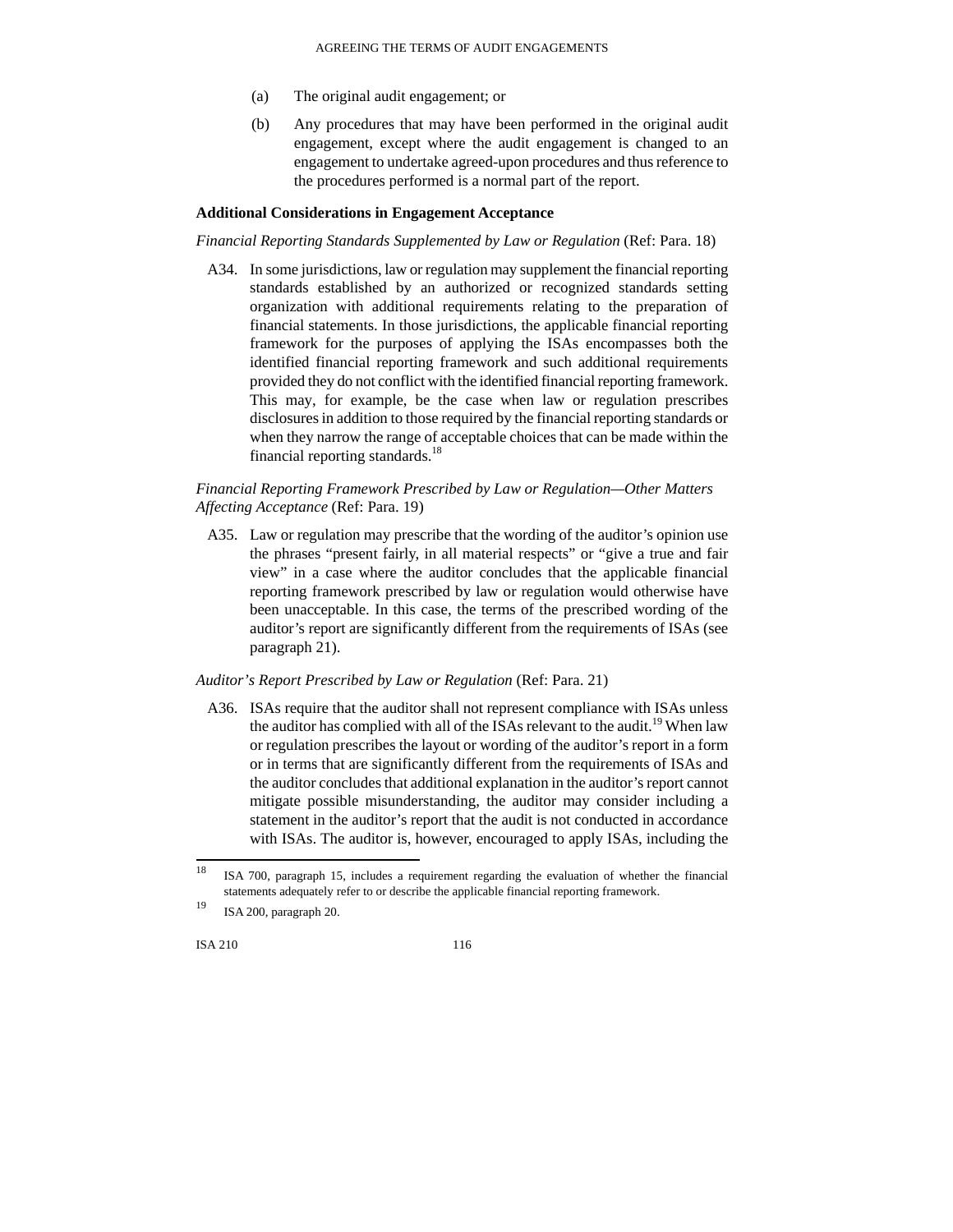ISAs that address the auditor's report, to the extent practicable, notwithstanding that the auditor is not permitted to refer to the audit being conducted in accordance with ISAs.

Considerations Specific to Public Sector Entities

A37. In the public sector, specific requirements may exist within the legislation governing the audit mandate; for example, the auditor may be required to report directly to a minister, the legislature or the public if the entity attempts to limit the scope of the audit.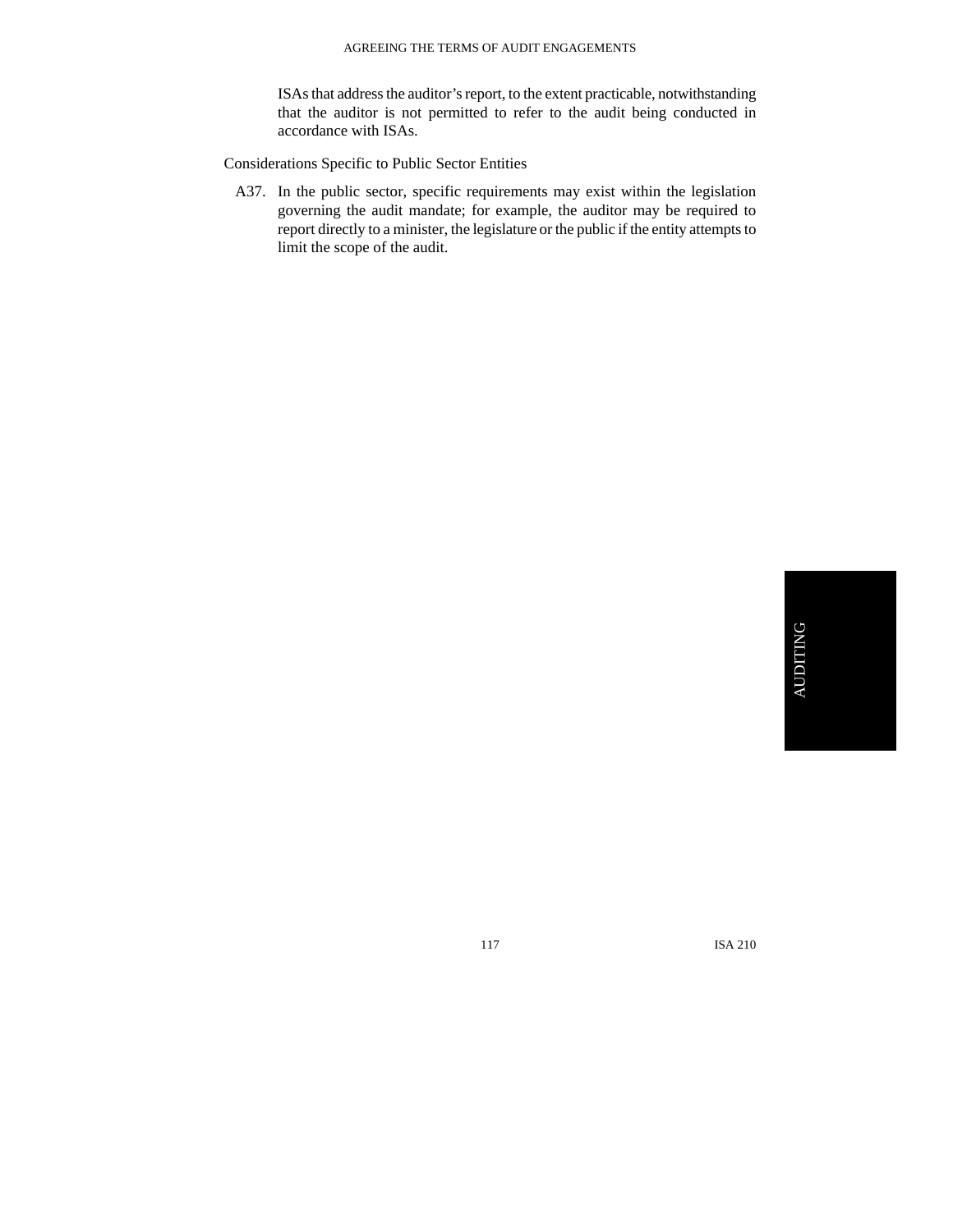#### **Appendix 1**

(Ref: Para. A23–24)

#### **Example of an Audit Engagement Letter**

The following is an example of an audit engagement letter for an audit of general purpose financial statements prepared in accordance with International Financial Reporting Standards. This letter is not authoritative but is intended only to be a guide that may be used in conjunction with the considerations outlined in this ISA. It will need to be varied according to individual requirements and circumstances. It is drafted to refer to the audit of financial statements for a single reporting period and would require adaptation if intended or expected to apply to recurring audits (see paragraph 13 of this ISA). It may be appropriate to seek legal advice that any proposed letter is suitable.

\*\*\*

To the appropriate representative of management or those charged with governance of ABC Company:<sup>1</sup>

#### [*The objective and scope of the audit*]

You<sup>2</sup> have requested that we audit the financial statements of ABC Company, which comprise the balance sheet as at December 31, 20X1, and the income statement, statement of changes in equity and cash flow statement for the year then ended, and a summary of significant accounting policies and other explanatory information. We are pleased to confirm our acceptance and our understanding of this audit engagement by means of this letter. Our audit will be conducted with the objective of our expressing an opinion on the financial statements.

#### [*The responsibilities of the auditor*]

We will conduct our audit in accordance with International Standards on Auditing (ISAs). Those standards require that we comply with ethical requirements and plan and perform the audit to obtain reasonable assurance about whether the financial statements are free from material misstatement. An audit involves performing procedures to obtain audit evidence about the amounts and disclosures in the financial statements. The procedures selected depend on the auditor's judgment, including the assessment of the risks of material misstatement of the financial statements, whether due to fraud or error. An audit also includes evaluating the appropriateness of accounting policies used and

 $\frac{1}{1}$  The addressees and references in the letter would be those that are appropriate in the circumstances of the engagement, including the relevant jurisdiction. It is important to refer to the appropriate persons – see paragraph A21.

<sup>2</sup> Throughout this letter, references to "you," "we," "us," "management," "those charged with governance" and "auditor" would be used or amended as appropriate in the circumstances.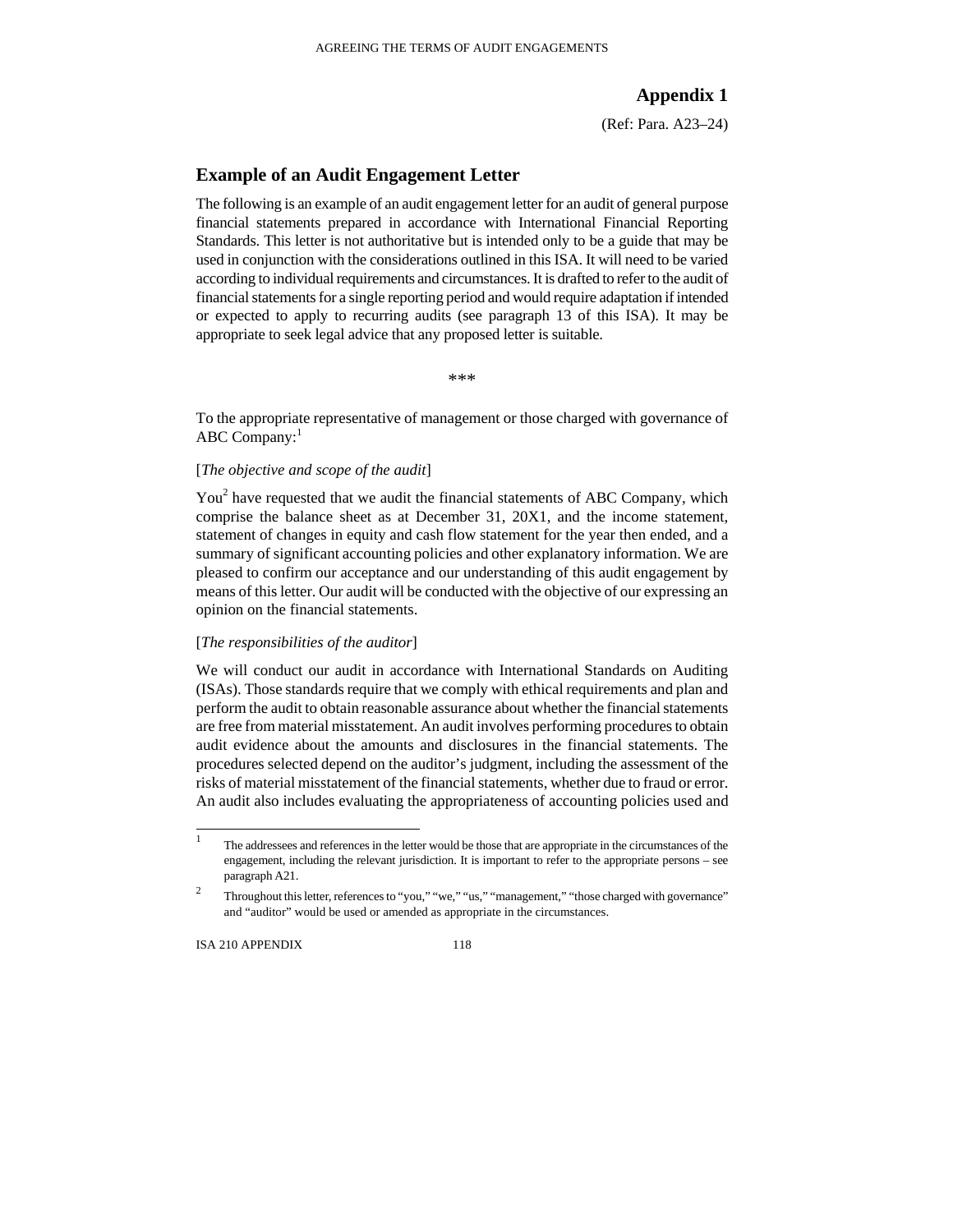the reasonableness of accounting estimates made by management, as well as evaluating the overall presentation of the financial statements.

Because of the inherent limitations of an audit, together with the inherent limitations of internal control, there is an unavoidable risk that some material misstatements may not be detected, even though the audit is properly planned and performed in accordance with ISAs.

In making our risk assessments, we consider internal control relevant to the entity's preparation of the financial statements in order to design audit procedures that are appropriate in the circumstances, but not for the purpose of expressing an opinion on the effectiveness of the entity's internal control. However, we will communicate to you in writing concerning any significant deficiencies in internal control relevant to the audit of the financial statements that we have identified during the audit.

[*The responsibilities of management and identification of the applicable financial reporting framework (for purposes of this example it is assumed that the auditor has not determined that the law or regulation prescribes those responsibilities in appropriate terms; the descriptions in paragraph 6(b) of this ISA are therefore used).*]

Our audit will be conducted on the basis that [management and, where appropriate, those charged with governance]<sup>3</sup> acknowledge and understand that they have responsibility:

- (a) For the preparation and fair presentation of the financial statements in accordance with International Financial Reporting Standards;<sup>4</sup>
- (b) For such internal control as [management] determines is necessary to enable the preparation of financial statements that are free from material misstatement, whether due to fraud or error; and
- (c) To provide us with:
	- (i) Access to all information of which [management] is aware that is relevant to the preparation of the financial statements such as records, documentation and other matters;
	- (ii) Additional information that we may request from [management] for the purpose of the audit; and
	- (iii) Unrestricted access to persons within the entity from whom we determine it necessary to obtain audit evidence.

As part of our audit process, we will request from [management and, where appropriate, those charged with governance], written confirmation concerning representations made to us in connection with the audit.

We look forward to full cooperation from your staff during our audit.

AUDITING

 3 Use terminology as appropriate in the circumstances.

<sup>4</sup> Or, if appropriate, "For the preparation of financial statements that give a true and fair view in accordance with International Financial Reporting Standards."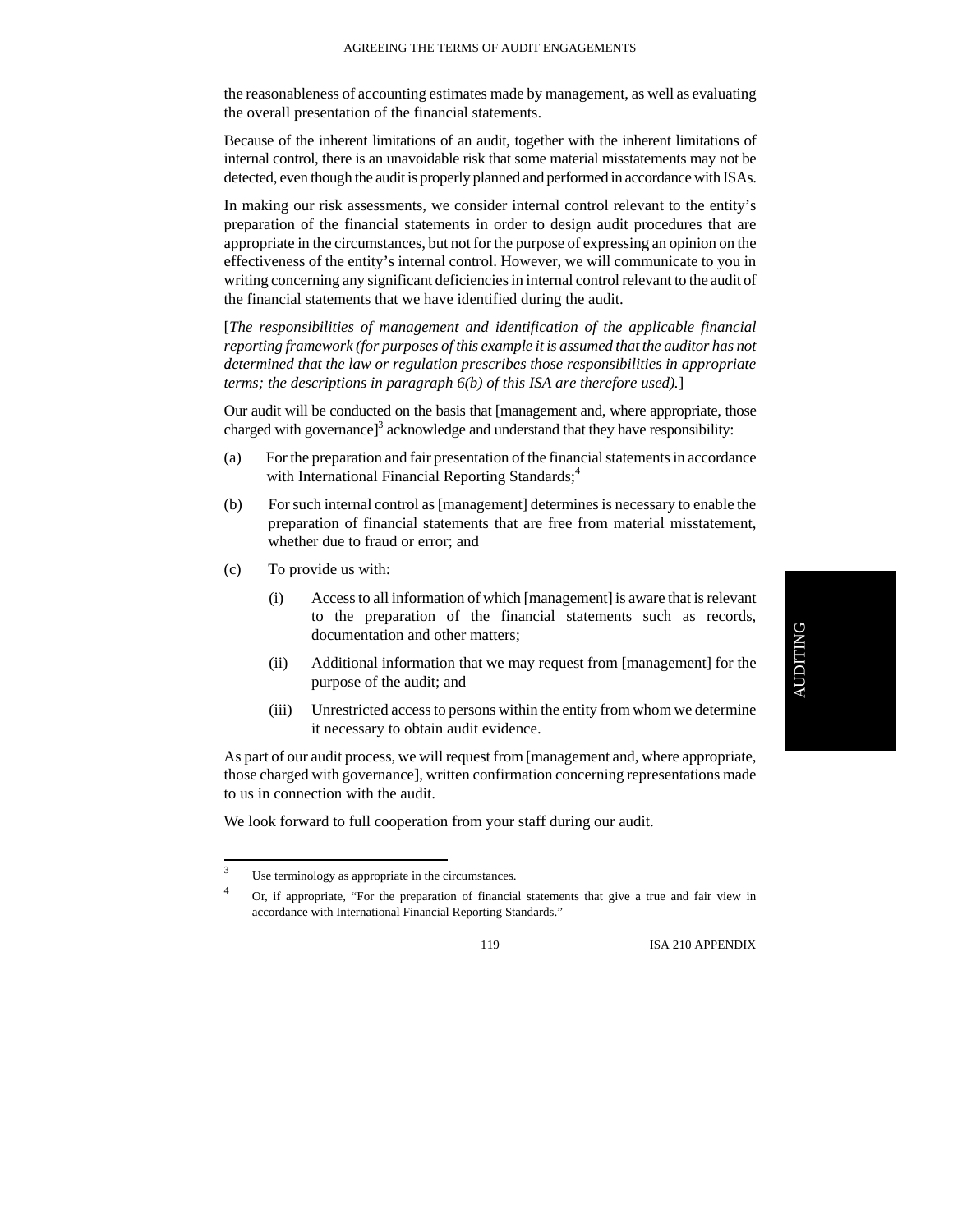[*Other relevant information*]

[*Insert other information, such as fee arrangements, billings and other specific terms, as appropriate*.]

[*Reporting*]

[*Insert appropriate reference to the expected form and content of the auditor's report.*]

The form and content of our report may need to be amended in the light of our audit findings.

Please sign and return the attached copy of this letter to indicate your acknowledgement of, and agreement with, the arrangements for our audit of the financial statements including our respective responsibilities.

XYZ & Co.

Acknowledged and agreed on behalf of ABC Company by

(signed)

Name and Title Date

......................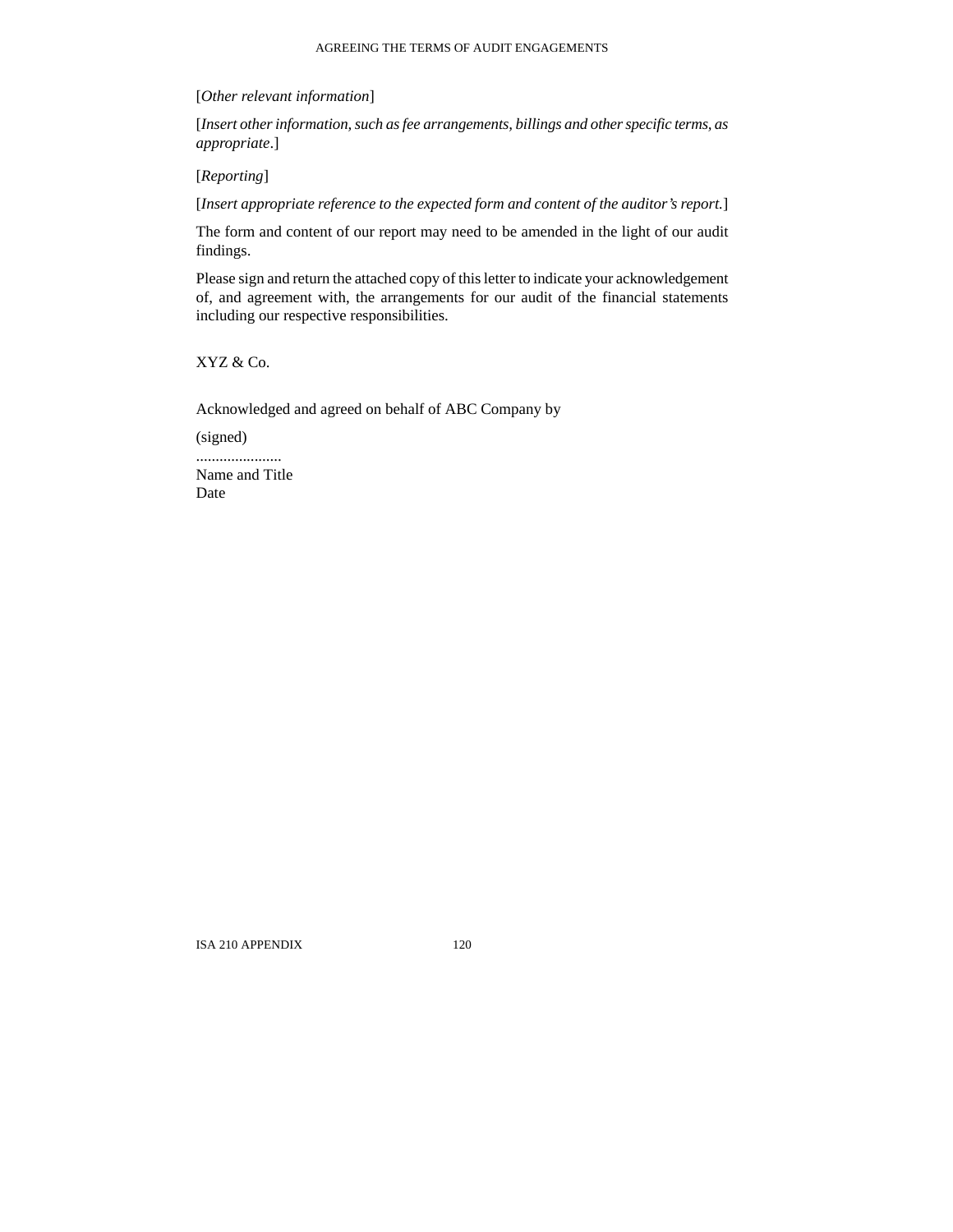(Ref: Para. A10)

# **Determining the Acceptability of General Purpose Frameworks**

**Jurisdictions that Do Not Have Authorized or Recognized Standards Setting Organizations or Financial Reporting Frameworks Prescribed by Law or Regulation** 

- 1. As explained in paragraph A10 of this ISA, when an entity is registered or operating in a jurisdiction that does not have an authorized or recognized standards setting organization, or where use of the financial reporting framework is not prescribed by law or regulation, management identifies an applicable financial reporting framework. Practice in such jurisdictions is often to use the financial reporting standards established by one of the organizations described in paragraph A8 of this ISA.
- 2. Alternatively, there may be established accounting conventions in a particular jurisdiction that are generally recognized as the financial reporting framework for general purpose financial statements prepared by certain specified entities operating in that jurisdiction. When such a financial reporting framework is adopted, the auditor is required by paragraph 6(a) of this ISA to determine whether the accounting conventions collectively can be considered to constitute an acceptable financial reporting framework for general purpose financial statements. When the accounting conventions are widely used in a particular jurisdiction, the accounting profession in that jurisdiction may have considered the acceptability of the financial reporting framework on behalf of the auditors. Alternatively, the auditor may make this determination by considering whether the accounting conventions exhibit attributes normally exhibited by acceptable financial reporting frameworks (see paragraph 3 below), or by comparing the accounting conventions to the requirements of an existing financial reporting framework considered to be acceptable (see paragraph 4 below).
- 3. Acceptable financial reporting frameworks normally exhibit the following attributes that result in information provided in financial statements that is useful to the intended users:
	- (a) Relevance, in that the information provided in the financial statements is relevant to the nature of the entity and the purpose of the financial statements. For example, in the case of a business enterprise that prepares general purpose financial statements, relevance is assessed in terms of the information necessary to meet the common financial information needs of a wide range of users in making economic decisions. These needs are ordinarily met by presenting the financial position, financial performance and cash flows of the business enterprise.